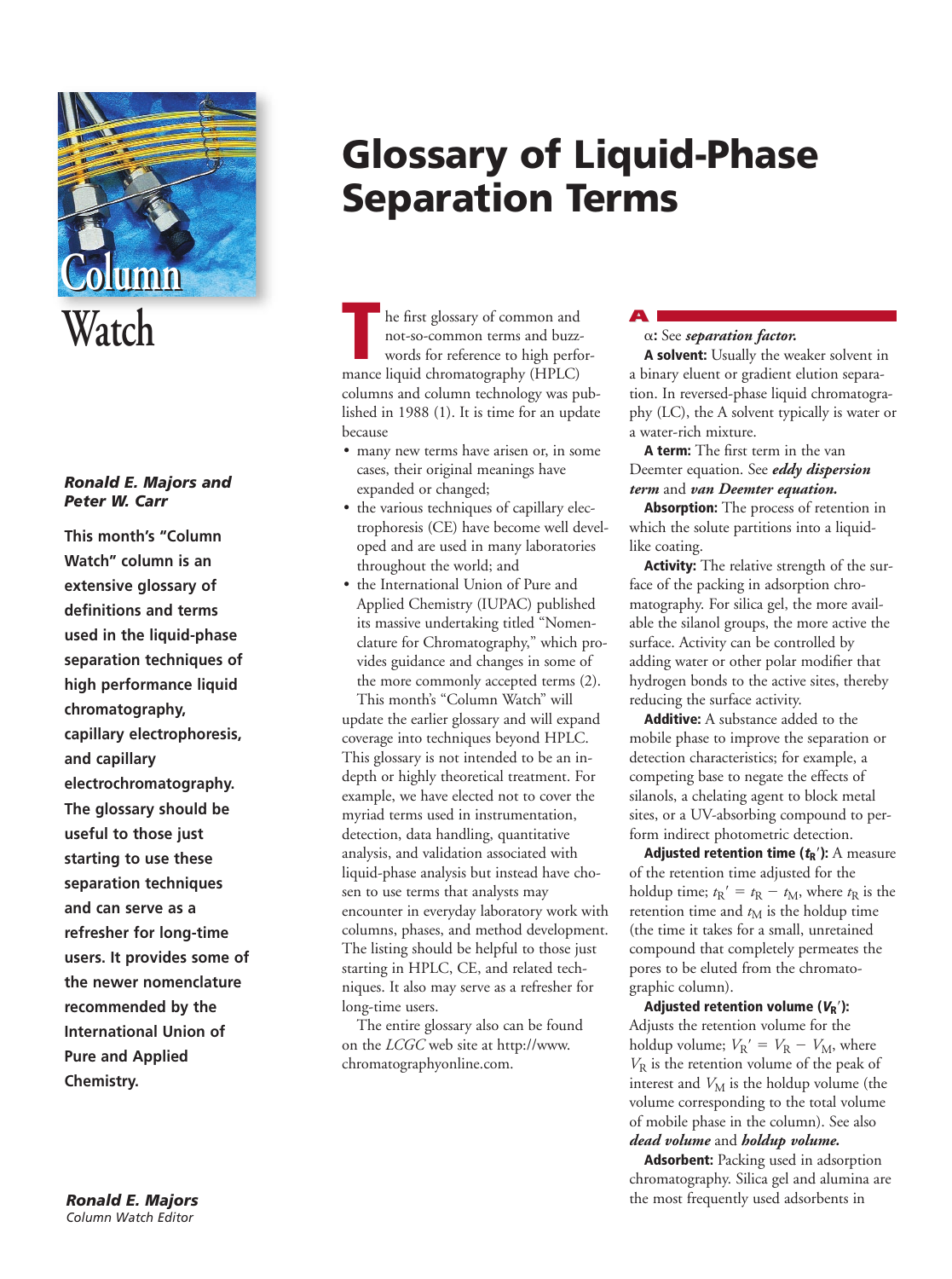high performance liquid chromatography (HPLC).

**Adsorption:** The process of retention in which the interactions between the solute and the surface of an adsorbent dominate. The forces can be strong forces (hydrogen bonds) or weak (van der Waals forces). For silica gel, the silanol group is the driving force for adsorption, and any solute functional group that can interact with this group can be retained on silica. The term *adsorption* places emphasis on the surface versus penetration or embedding in the stationary phase coated or bonded to a surface.

**Adsorption chromatography:** One of the basic LC modes that relies upon adsorption to the surface of an active solid to effect the separation. Silica gel and alumina are the most frequently used normal-phase adsorbents, and molecules are retained by the interaction of their polar function groups with the surface functional groups; for example, silanols of silica. Carbon also is used as an adsorbent in a reversed-phase mode.

**Adsorption isotherm:** A plot of the equilibrium concentration of sample in the mobile phase per unit volume versus the concentration in the stationary phase per unit weight in adsorption chromatography. The shape of the adsorption isotherm can determine the chromatographic behavior of the solute; for example, peak tailing, peak fronting, and column overload.

**Aerogel:** A packing prepared when the dispersing agent is removed from a gel system without collapsing the gel structure. Silica gels and glass beads used for sizeexclusion chromatography (SEC) are examples of aerogels that can retain their structures even at the high pressures used in HPLC. See also *xerogels.*

**Affinity chromatography:** A technique in which a biospecific adsorbent is prepared by coupling a specific ligand — such as an



**Figure 1:** Example of a tailing peak. (Modified with permission from reference 3.)

enzyme, antigen, or hormone — for the macromolecule of interest to a solid support (or carrier). This immobilized ligand will interact only with molecules that can selectively bind to it. Molecules that will not bind will be eluted unretained. The retained compound later can be released in a purified state. Affinity chromatography is normally practiced as an on–off separation technique.

**Agarose:** High molecular weight polysaccharide used as a separation medium in biochromatography. It is used in bead form, often in gel-filtration chromatography, with aqueous mobile phases.

**Alkoxysilane:** A reactant used for the preparation of chemically bonded phases. It will react with silica gel as follows:  $R_3SiOR$  $+ \equiv$ SiOH  $\rightarrow \equiv$ Si-OSiR<sub>3</sub> + ROH, where R is an alkyl group.

**Alumina:** A normal-phase adsorbent used in adsorption chromatography. Aluminum oxide is a porous adsorbent that is available with a slightly basic surface; neutral and acidic modifications also can be made. Basic alumina can have advantages over silica, which is considered to have an acidic surface.

**Amino phase:** A propylamino phase used in normal bonded-phase chromatography. It is somewhat reactive for solute molecules such as aldehydes or mobile-phase additives that can react with amines. The amino phase has found some applications as a weak anion exchanger, and it also is used for the separation of carbohydrates with a water–acetonitrile mobile phase. It is a relatively unstable phase.

**Amphoteric ion-exchange resin:** Ionexchange resins that have both positive and negative ionic groups. These resins are most useful for ion retardation in which all ionic materials can be removed from solution because the anionic and cationic functionalities coexist on the same material.

**Analyte:** The compound of interest to be analyzed by injection into and elution from an HPLC column.

**Anion exchange:** The ion-exchange procedure used for the separation of anions. Synthetic resins, bonded-phase silicas, and other metal oxides can be analyzed in this mode. A typical anion-exchange functional group is the tetraalkylammonium, which makes a strong anion exchanger. An amino group on a bonded stationary phase is an example of a weak anion exchanger.

**Asymmetry:** Factor describing the shape of a chromatographic peak. Chromatographic theory assumes a Gaussian shape and that peaks are symmetrical. A quantitative measure is the peak asymmetry factor, which is the ratio of the distance from the peak apex to the back side of the chromatography curve over the distance from the peak apex to the front side of the chromatography curve at 10% of the peak height. Other measures of asymmetry are commonly used, especially the *U.S. Pharmacopeia* (*USP*) method. See Figure 1. See also *Foley–Dorsey equation.*

**Asymmetry factor:** A factor that denotes band shape. The asymmetry factor is calculated from the chromatographic peak by dropping a perpendicular at the peak apex and a horizontal line at 10% of the peak height; at the intersection, the distance to the tail of the peak along the horizontal line (distance *B*) divided by the distance along the horizontal line to the front of the peak (distance *A*) produces a ratio called the peak asymmetry factor (see Figure 1). The ratio is 1 for a symmetrical peak, less than 1 for a fronting peak, and greater than 1 for a tailing peak. The higher the value, the less symmetrical the peak; values greater than 2 are unacceptable.

**Atmosphere (atm):** A measure of the pressure drop across an HPLC column; 1 atm =  $14.7$  lb/in.<sup>2</sup> (psi). See also *bar* and *pascals.*

**B**

# b**:** See *phase ratio.*

**<sup>B</sup>o:** See *permeability.*

**B solvent:** Usually the stronger solvent in a binary eluent or gradient separation; typically the organic modifier or modifier-rich binary mixture with water in reversed-phase LC.

**B term:** The second term of the van Deemter equation. See also *longitudinal diffusion* and *molecular diffusion term.*

**Backflushing:** A column-switching technique in which a four-way valve placed between the injector and the column allows mobile-phase flow in either direction. Backflushing is used to elute strongly held compounds at the head of a column. It can be used for analyzing these compounds or merely removing them from the column.

**Band:** Refers to the chromatographic peak as it moves down and is eluted from the column.

**Band broadening:** The process of increasing width and concomitant diluting of the chromatographic band as it moves down the column. The peak is injected as a narrow slug and, ideally, each separated component would be eluted as a narrow slug of pure compound if not for the process of band broadening. The measure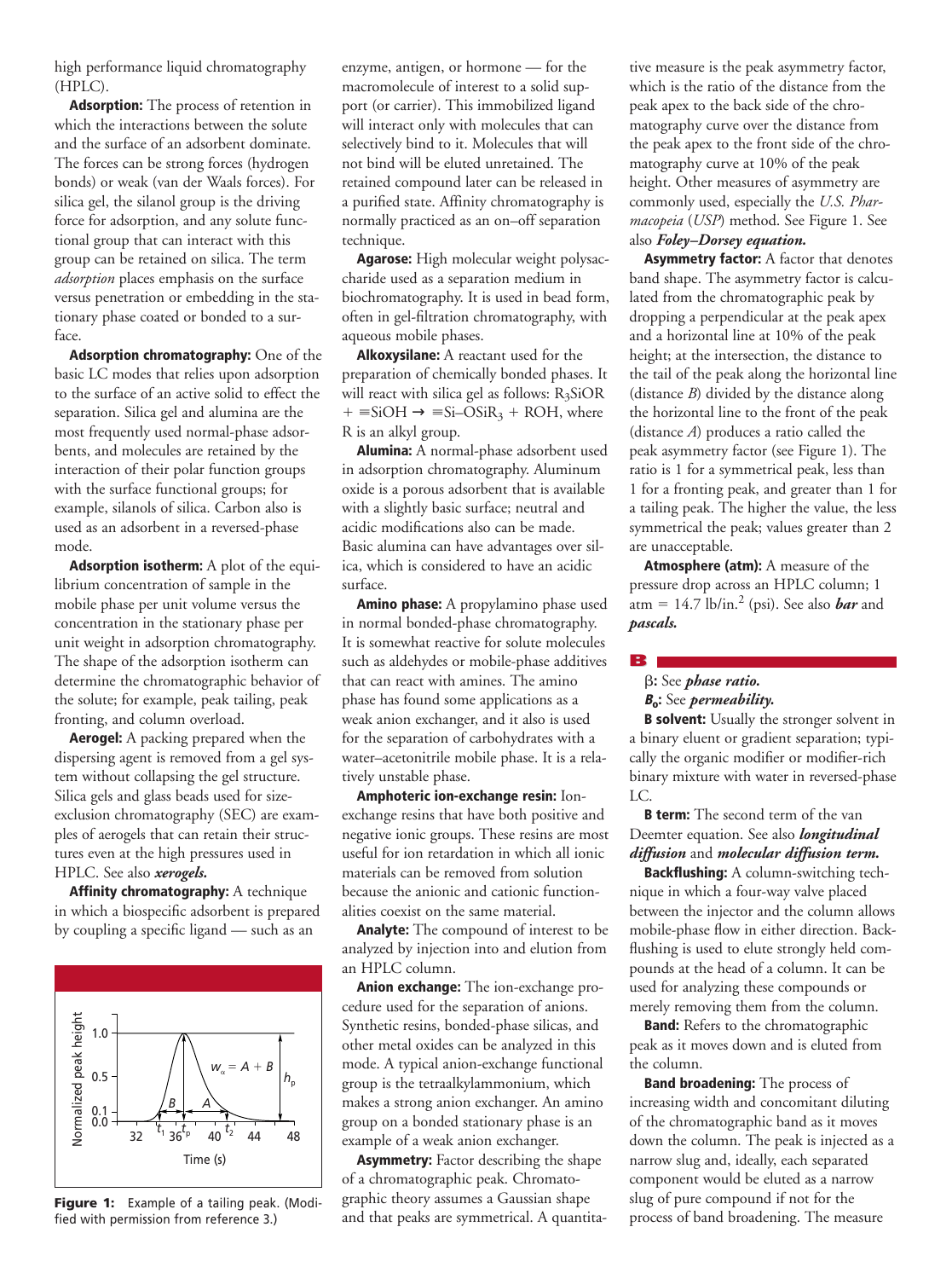of band broadening is bandwidth  $(t_w)$  or, more correctly, the number of theoretical plates (*N*) in the column. Sometimes called band dispersion or band spreading. See Figure 2.

**Bandwidth (tw):** The width of the chromatographic band during elution from the column. It usually is measured at the baseline by drawing tangents to the inflection points on the sides of the Gaussian curve that represents the peak. Small bandwidths usually represent efficient separations; also called peak width. See Figure 2.

**Bar:** A unit of pressure measurement in HPLC equal to 1 atm,  $\sim$ 15 lb/in.<sup>2</sup>, or 0.1 MPa.

**BET method:** Developed by Bruner, Emmett, and Teller (BET), a method for measuring surface area that uses nitrogen adsorption–condensation in pores at liquid nitrogen temperature. Pore volume and pore size distribution also can be obtained from BET method calculations.

**Bidentate silane:** A specific type of bonded phase in which a short hydrocarbon bridge connects two silicon atoms in a silane that is bound to the surface through two siloxane groups.

**Binary mobile phase:** Mobile phase comprising two solvents or buffers.

**Biocompatible:** A term to indicate that the column or instrument component will not irreversibly or strongly adsorb or deactivate biomolecules such as proteins. Frequently means metal-free or ceramic surfaces and components.

**Bonded-phase chromatography:** The most popular mode in LC in which a phase chemically bonded to a support is used for separation. The most popular support for bonded-phase chromatography is microparticulate silica gel, and the most popular type of bonded phase is organosilane such as octadecyl for reversed-phase chromatography. Approximately 70% of all HPLC applications are performed using chemically bonded phases.

**Bonded-phase concentration:** See *coverage.*

## **Boxcar chromatography:** See *column switching.*

**Breakthrough volume:** The volume at which a particular solute pumped continuously through a column will begin to be eluted. It is related to the column volume and the retention factor of the solute. It is useful to determine the total sample capacity of the column for a particular solute.

**Buffer:** A solution that maintains constant pH by resisting changes in pH from



**Figure 2:** Widths of a Gaussian peak at various heights as a function of the standard deviation  $(\sigma)$  of the peak. (Modified with permission from reference 2.)

dilution or addition of small amounts of acids and bases.

**Buffer capacity:** A quantitative measure of the potential of a buffer solution (defined as the number of equivalents of strong acid or base to cause a one pH unit change in 1 L of a buffer solution) or simply the ability of a buffer to withstand injections of a buffered sample solution without changing mobile-phase pH; capacity determined by  $pH$ , buffer  $pK_a$ , and buffer concentration.

**C term:** The interphase mass transfer term of the van Deemter equation. See also *mass transfer* and *van Deemter equation.* **C8:** See *octylsilane.*

# **C18:** See *octadecylsilane.*

**C**

**C4, C8, C18, etc.:** Refer to the alkyl-chain length of a reversed bonded phase.

**<sup>C</sup>S:** See *Langmuir isotherm.*

**Capacity:** See *sample capacity.* **Capacity factor (k'):** Old term for a

chromatographic parameter that measures the degree of retention. Now defined as the *retention factor* (*k*) by the International Union of Pure and Applied Chemistry (IUPAC). See also *retention factor* for method of calculation.

**Capillary column:** Refers to columns with inner diameters less than 0.5 mm.

**Capillary electrochromatography (CEC):** A hybrid technique in which capillary columns are packed with chromatographic sorbents and electroosmotic flow rather than pressure moves mobile phase through the column; technique has the surfacemediated selectivity potential of HPLC and the high efficiency of capillary electrophoresis (CE).

**Capillary gel electrophoresis (CGE):**  A technique in which a capillary is filled with, or the walls coated or covalently bonded with, cross-linked polyacrylamide to simulate slab gel electrophoresis; this polymer network uses a sieving mechanism; used for protein, carbohydrate, and DNA separations such as fingerprinting and sequencing.

**Capillary isoelectric focusing :** Separation is based on isoelectric points of proteins; the capillary is filled with solution; the sample is introduced into the capillary in the presence of ampholytes; under the application of an electric field, the protein migrates until it reaches a pH at which it is neutralized and maintains that position in the capillary.

**Capillary LC:** Generally refers to HPLC performed in a fused-silica or other type of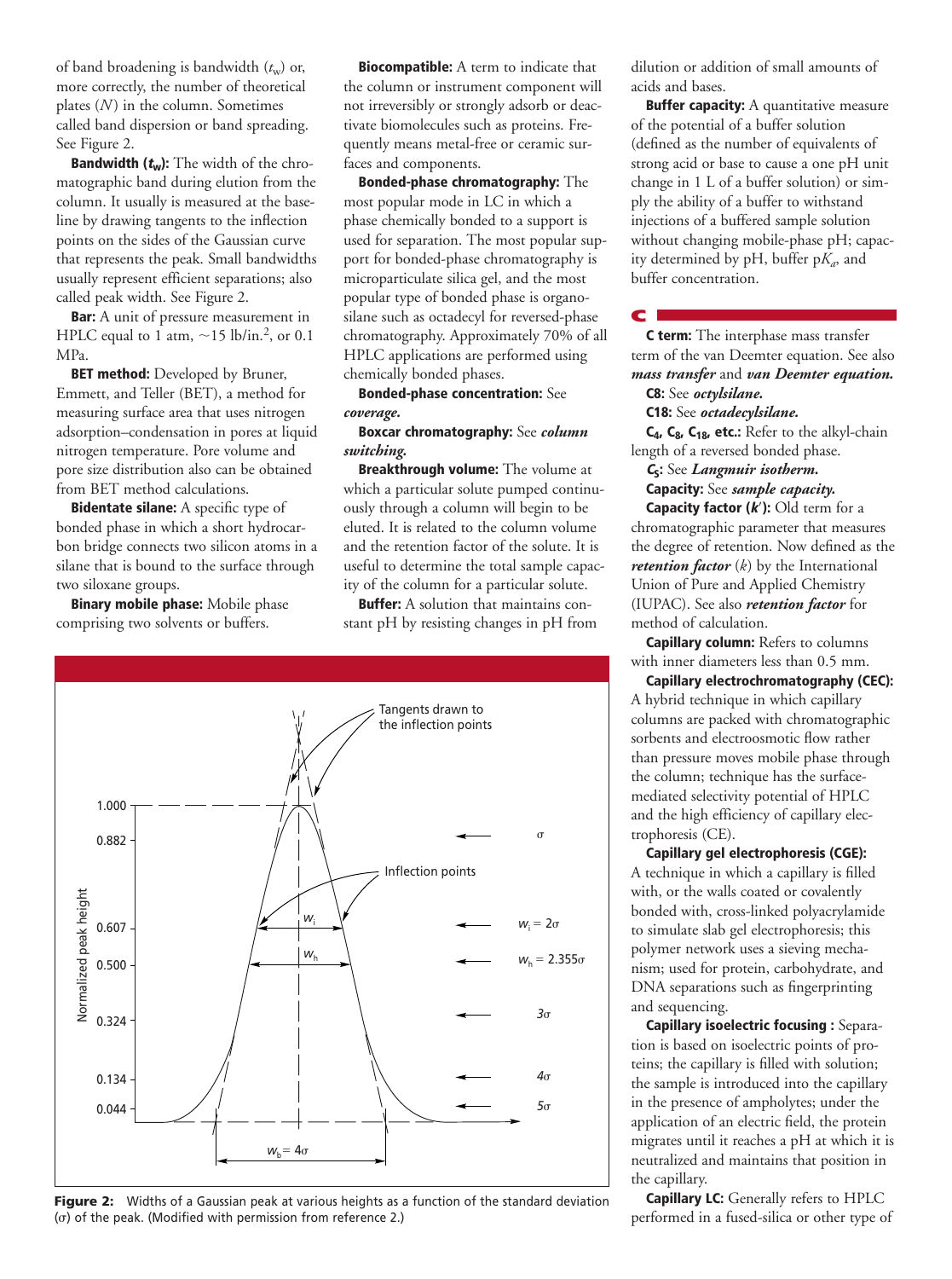capillary column; the inner diameters typically are less than 0.5 mm; has also been called micro-LC.

**Capillary micellar electrochromatography:** The CEC version of micellar electrokinetic capillary chromatography (MEKC).

**Capillary tubing:** Tubing to connect various parts of a chromatograph and direct flow to the proper places. Most capillary tubing used in HPLC is less than 0.020 in. in inner diameter. The smallest useful inner diameter is approximately 0.004 in.

**Capillary zone electrophoresis (CZE):** CE performed in an open fused-silica capillary tube with and without various additives and capillary coatings; also called *open-tube capillary zone electrophoresis.*

#### **Capping:** Same as *endcapping.*

**Carrier:** A term most often used in affinity chromatography; refers to the support that binds the active ligand, usually by a covalent bond; can also refer to the support in other chromatography modes such as liquid–liquid chromatography.

**Carrier gas:** The mobile phase in gas chromatography (GC).

**Cartridge column:** A column type that has no endfittings and is held in a cartridge holder. The column comprises a tube and packing contained by frits in each end of the tube. Cartridges are easy to change and are less expensive and more convenient than conventional columns with endfittings.

**Cation-exchange chromatography:** The form of ion-exchange chromatography that uses resins or packings with functional groups that can separate cations. An example of a strong cation functional group would be a sulfonic acid; a weak cationexchange functional group would be a carboxylic acid.

**CE:** Capillary electrophoresis.

**CEC:** See *capillary electrochromatography.*

# **CGE:** See *capillary gel electrophoresis.* **CZE:** See *capillary zone electrophoresis.*

**Chain length:** The length of carbon chain in the hydrocarbon portion of a reversed-phase packing. It is expressed as the number of carbon atoms  $(C_8, C_{18},$ etc.). It specifically excludes the short chains — typically methyl, isopropyl, and *sec*-butyl groups — that also are attached to the silane.

**Channeling:** Occurs when voids created in the packing material cause mobile phase and accompanying solutes to move more rapidly than the average flow velocity, which in turn allows band broadening to

occur. The voids are created by poor packing or erosion of the packed bed.

**Chemisorption:** Sorption caused by a chemical reaction with the packing. Most of these interactions are irreversible and usually occur on packings with reactive functional groups such as silanol or bonded amino phases. Chemisorption is common with metal oxide phases that have strong Lewis acid sites.

**Chiral recognition:** The ability of a chiral stationary phase to interact differently with two enantiomers leading to their HPLC separation.

**Chiral stationary phases:** Stationary phases that are designed to separate enantiomeric mixtures. The phases can be coated or bonded to solid supports, created in situ on the surface of the solid support, or exist as surface cavities that allow specific interactions with one enantiomeric form.

**Chlorosilane:** A chemical reagent used to prepare siloxane bonded phases; reactivity changes from a monochlorosilane  $<$  $dichlorosilane < trichlorosilane;$  the alkyl portion (octadecyl, octyl, etc.) will dictate the hydrophobicity of the resulting bonded phase; alkoxysilanes can be used but are less reactive.

**Chromatogram:** A plot of detector signal output or sample concentration versus time or elution volume during the chromatographic process.

**Chromatograph:** As a noun: a device used to implement a chromatographic separation. As a verb (IUPAC): the act of separating by elution through a chromatographic bed.

**Classification:** The process of sizing column packing particles; generally in HPLC, small particle-size distribution provides better efficiency and a greater permeability because of the absence of fines. Classification can be performed by sedimentation, elutriation, and centrifugal air techniques.

**Column back pressure:** See *head pressure.*

**Column chromatography:** Any form of chromatography that uses a column or tube to hold the stationary phase. Opencolumn chromatography, HPLC, and open-tubular capillary chromatography all are forms of column chromatography. Most often refers to open-column chromatography used for preparative-scale work.

**Column length (L):** The length of chromatography column in HPLC or capillary in CE used to perform the liquid-phase separation.

**Column performance (N):** Refers to the efficiency of a column; the number of theoretical plates for a given test compound.

**Column plate number (N):** Denotes the column efficiency; the larger the plate number, the more theoretical plates the column possesses; a typical well-packed column with a 5- $\mu$ m  $d_p$  porous packing in a 15 cm  $\times$  4.6 mm column should provide 10,000–12,000 plates.

**Column switching:** Using multiple columns connected by switching valves for better chromatographic separations or sample cleanup. Fractions from a primary column can be switched to two or more secondary columns, which in turn can be further diverted to additional columns or to detectors; sometimes called *multidi-*

# *mensional chromatography.*

**Column volume (Vc):** The volume of the unpacked column;  $V_c = A_c L$ , where  $A_c$ and *L* are the cross-sectional area of the tube and the tube length, respectively.

**Competing base:** Adding a small basic compound such as triethylamine or dimethyloctylamine at 10–50 mM concentration to the mobile phase in reversedphase chromatography to inhibit basic analytes from interacting with residual silanols; works by the law of mass action because concentration of competing base is much greater than analyte. See also *additive.*

**Comprehensive two-dimensional chromatography:** Two-dimensional chromatography applied to every fraction. See also *two-dimensional chromatography.*

**Controlled surface porosity support:** Same as *porous-layer bead* and *pellicular packing.*

**Counterion:** The ion in solution used to displace the ion of interest from the ionic site in an ion-exchange process. In ion pairing, it is the ion of opposite charge added to the mobile phase to form a neutral ion pair in solution.

**Coupled columns:** A form of column switching that uses a primary column connected to two secondary columns by a selector valve. Fractions from the first column can be selectively transferred to the second and third columns for additional separations. This term also is used to describe two or more columns connected in series to provide an increased number of plates.

**Coverage:** Refers to the amount of bonded phase on a silica support in bonded-phase chromatography. Coverage usually is described in micromoles per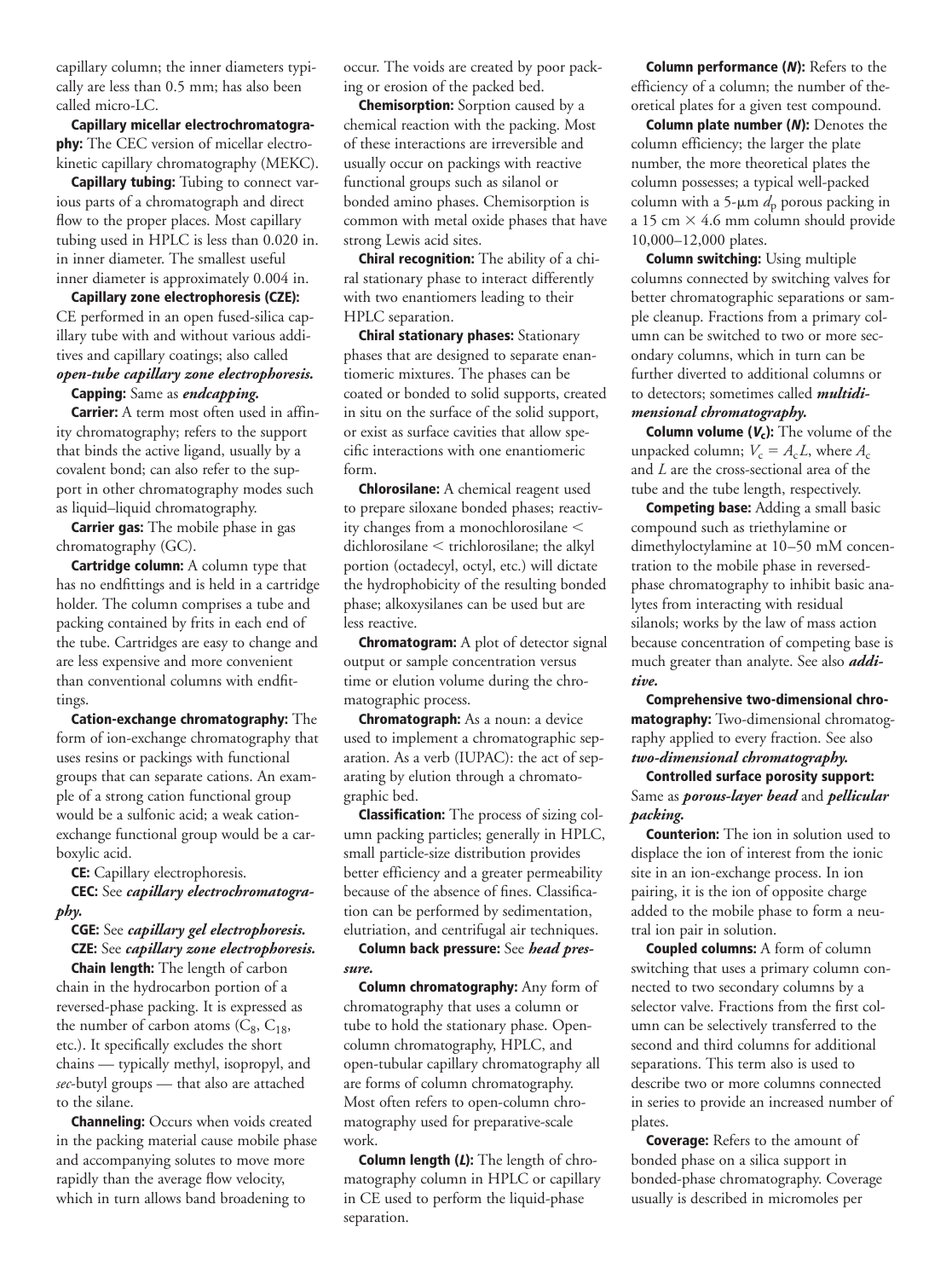square meter or in terms of percentage carbon (w/w).

**Critical micelle concentration:** The concentration of an ionic surfactant above which a micelle is formed by aggregation; micelles added to a mobile phase improve the separation of nonionic substances in HPLC and CE (MEKC) by a partitioning mechanism.

**Cross-linking:** During the process of copolymerization of resins to form a threedimensional matrix, a difunctional monomer is added to form cross-linkages between adjacent polymer chains. The degree of cross-linking is determined by the amount of the monomer added to the reaction. For example, divinylbenzene is a typical cross-linking agent for the production of polystyrene ion-exchange resins. The swelling and diffusion characteristics of a resin are governed by its degree of cross-linking.

**Cyclodextrins:** Cyclic oligomers of several  $D-(+)$ -glucopyranose units used in chiral HPLC and CE separations; popular ones are named  $\alpha$ -,  $\beta$ -, and  $\gamma$ -cyclodextrins; they have a truncated cone shape, a relatively hydrophobic cavity, and primary and secondary hydroxyl groups at their ends; they separate on the basis of differential inclusion of enantiomers; modified cyclodextrins with derivatized hydroxyl groups also are used for selectivity modification.

**D**

**Dead volume (VM):** The *column* dead volume comprises the entire space accessible to a small molecule that can fully permeate all pores of a packing material. It includes the interstitial volume and the unoccupied pore volume. It is denoted as *V*M. The *system* dead volume includes the additional volume in the tubing that connects the injector and detector to the column. The system dead volume usually is approximated by injecting a small, essentially unretained species. Uracil, acetone and thiourea are most commonly used species in reversed-phase chromatography. See also *adjusted retention volume, holdup volume,* and *void volume.*

## **DEAE:** See *diethylaminoethyl.*

**Degassing:** The process of removing dissolved gas from the mobile phase before or during use. Dissolved gas may come out of solution in the detector cell and cause baseline spikes and noise. Dissolved air can affect detectors such as electrochemical (by reaction) or fluorescence (by quenching) detectors. Dissolved gases also can cause

pumps to lose their prime. Degassing is performed by heating the solvent, helium sparging, or using vacuum (in a vacuum flask) or on-line evacuation from a tube made of a gas-permeable substance such as polytetrafluoroethylene (PTFE).

**Denaturing HPLC:** Using reversed-phase HPLC to investigate genetic mutations by the investigation of DNA base pairs.

**Desalting:** Technique in which low molecular weight salts and other compounds can be removed from nonionic and high molecular weight compounds. An example is using a reversed-phase packing to retain sample compounds by hydrophobic effects yet allowing salts to pass through unretained. Using an SEC column to exclude large molecules and retain lower molecular weight salts is another example.

**Dextran:** Polydextran-based packing material primarily used for low-pressure biochromatography; an example would be Sephadex (Amersham Pharmacia Biotech, Piscataway, New Jersey).

**Diethylaminoethyl (DEAE):** A popular weak anion-exchange functionality (typically attached to cellulose or Sepharose [Amersham Pharmacia Biotech]) used for separating biomolecules.

**Diffusion coefficient (** $D_M$  **or**  $D_S$ **):** A fundamental parameter of a molecule in gas, solution  $(D_M)$ , or the stationary phase  $(D<sub>S</sub>)$ . Expressed in square centimeters per second.  $D_M$  is dependent on the molecular weight of the solute, temperature, solvent viscosity, and molar volume of the solute. A typical value for a 100-Da molecule in reversed-phase chromatography at room temperature is  $10^{-5}$  cm<sup>2</sup>/s.

**Diol phase:** A hydrophilic phase that is useful in normal and reversed phase. It is a diol structure (two –OH groups on adjacent carbon atoms in an aliphatic chain). In normal-phase work, it is less polar than silica. It has been used to separate proteins and polypeptides in reversed-phase chromatography.

**Displacement chromatography:** A chromatographic process in which the sample is placed onto the column head and then is displaced by a compound that is more strongly sorbed than the compounds of the original mixture. Sample molecules then are displaced by each other and by the more strongly sorbed compound. The result is that the eluted sample solute zones may be sharpened; displacement techniques have been used mainly in preparative-scale HPLC applications.

**Distribution constant (coefficient) (Kc):** The total equilibrium concentration of a

component in all forms or on the stationary phase divided by the total equilibrium concentration of the component in the mobile phase; also called the distribution coefficient or the partition coefficient in partition chromatography. In partition chromatography,  $K_c$  is used when the concentration in the stationary phase is expressed per unit volume of the phase  $(V_R = V_M + K_c V_S)$ . In a solid stationary phase, *K*<sup>g</sup> is used and is expressed per mass (weight) of the dry solid phase. In adsorption chromatography with a wellcharacterized adsorbent of known surface area, the concentration in the stationary phase is expressed per unit surface area.

# **<sup>D</sup>M:** See *diffusion coefficient.* **<sup>d</sup>p:** See *particle size.*

# **<sup>D</sup>S:** See *diffusion coefficient.*

**Dwell time:** The time equivalent to dwell volume; determined by the product of flow rate and the dwell volume.

**Dwell volume:** The volume between the point of mixing of solvents (usually in the mixing chamber or at the proportioning valves in the liquid chromatograph) and the head of an LC column. Important in gradient elution or in isocratic elution situations when changes in solvent composition are made so that the column experiences the composition change in the shortest possible time. Low-pressure mixing systems generally have larger dwell volumes than high-pressure mixing systems.

**Dynamic coating:** The formation of insitu coatings on the packing in HPLC or on capillary walls in CE by adding a substance to the mobile phase that adsorbs onto (or absorbs into) the packing or at the wall surface. The purpose of a dynamic coating is to generate a new stationary phase or to deactivate the packing material or capillary wall to prevent unwanted interactions. One simple example is the adjustment of the mobile phase or running buffer to less than pH 3 to protonate silanols and negate their effect. Another example is coating the phase with a hydrophilic polymeric material to prevent adsorption of proteins.

**E**

## **E:** See *separation impedance.*  $\varepsilon$ : See *interparticle porosity*. Eddy dispersion (diffusion) term ( $\lambda$ ):

The A term in the van Deemter equation. It is the contribution to plate height from the heterogeneity in axial velocities as a result of the particle size and geometry of the packing, as well as wall effects;  $A =$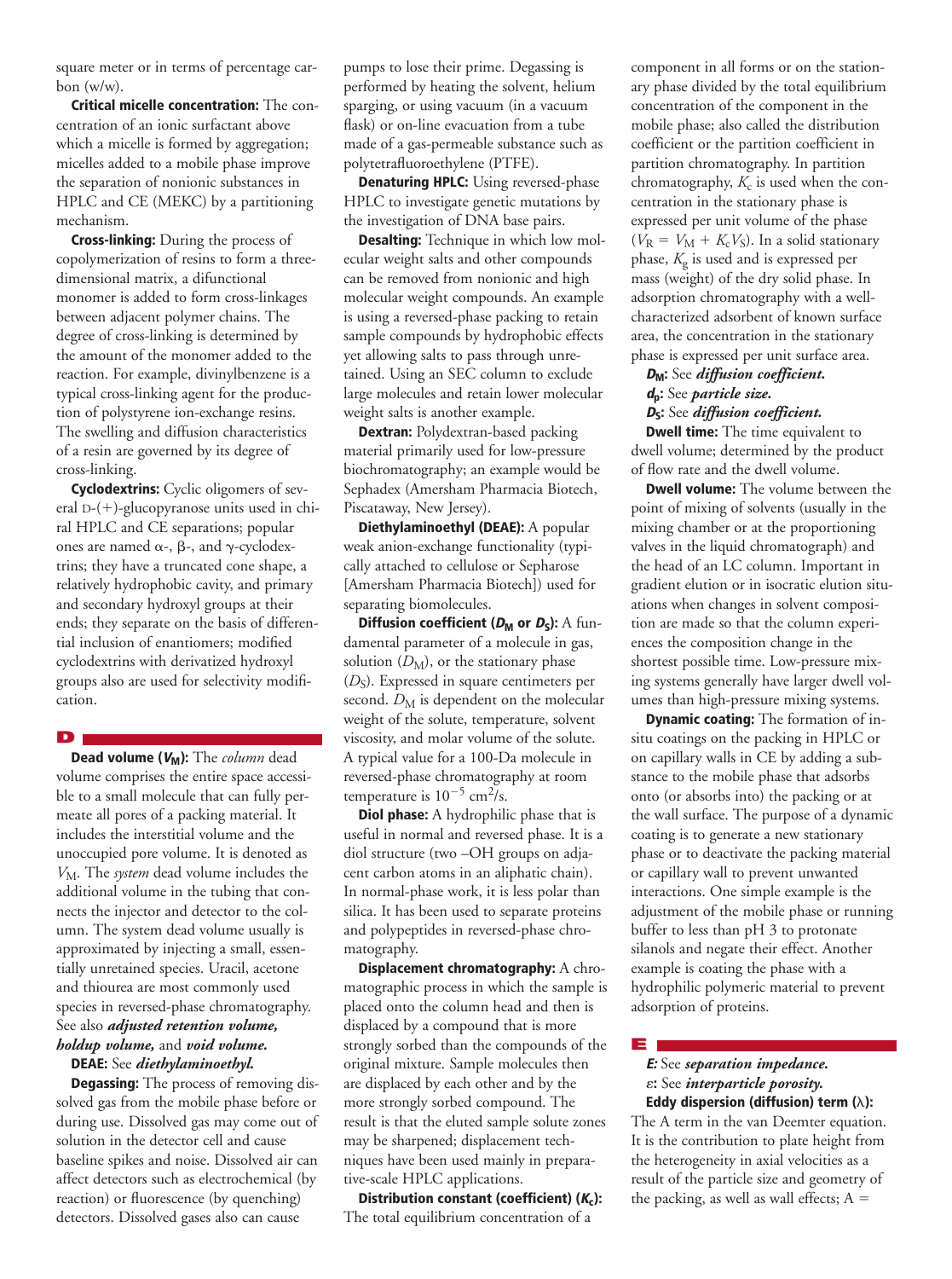$2\lambda d_{\rm p}$ , where  $\lambda$  is an empirical column constant. Typical values of  $\lambda$  for well-packed columns are 0.8–1.0. Some theories of chromatography indicate a velocity-dependent contribution to the height equivalent to a theoretical plate (HETP) from this process. Also known as eddy diffusion, flow-heterogeneity induced broadening, and the multipath term. See also *van Deemter equation.*

#### $\varepsilon_{e}$ : See *interstitial porosity*.

**Effective capillary length:** The distance between the point of sample addition and the point of detection in CE. For oncapillary detection in which the column is used as the flow cell in UV detection, this length is shorter than the capillary length.

**Effective plate height (** $H_{\text{eff}}$ **):** The column length divided by the effective plate number.

**Effective theoretical plates (Neff):** Also called the effective plate number by IUPAC. The true number of plates in a column, because it corrects theoretical plates for dead volume.  $N_{\text{eff}} =$  $16[(t<sub>R</sub>'/w<sub>b</sub>)<sup>2</sup>]$ , where  $t<sub>R</sub>'$  is the adjusted retention time and  $w<sub>b</sub>$  is the bandwidth of the peak (see Figure 2). It is a better figure of merit than simple plate number for comparing devices of very different geometries and phase ratios.

**Efficiency (<sup>N</sup> or H):** A measure typically determined by the number of theoretical plates (*N*) calculated from the equation  $N = 16(V_{\rm R}/w_{\rm b})^2 = 16 (t_{\rm R}/w_{\rm b})^2$ , where  $w_{\rm b}$ is the peak width measured at the base (see Figure 2). If the peak width is measured at half height, the following equation is used:  $N = 5.545 \ (V_R/w_h)^2$ . The plate height (*H*) or HETP is determined by  $H = L/N$ . The efficiency of asymmetric peaks is better determined from the peak centroid and variance by mathematical analysis of the peak shape. See also *Foley–Dorsey equation.*

**Effluent:** The mobile phase leaving the column; same as *eluate.*

«**i:** See *intraparticle porosity.*

**Electroendosmotic flow:** See *electroosmotic flow.*

**Electromigration injection:** Inlet end of CE capillary is placed in sample solution and voltage is applied for a set time; analytes move from sample vial into capillary; discrimination effects may occur because compounds of differing charges will migrate at different rates.

**Electroosmotic flow (veo):** Bulk flow of solvent within capillary caused by presence of zeta potential (electric charge) at the capillary walls and absence of flow resistance. Most likely source of zeta potential is presence of ionized silanols at the fusedsilica surface or intentional coating of the capillary wall with an ionic phase. Depending upon zeta potential, electroosmotic flow may be toward anode or cathode and contributes to overall retention in CE techniques.

**Electrophoresis:** The movement of sample ions under the influence of an applied voltage.

**Electrophoretic mobility (µ):** Characteristic of a given ion in a given medium and at a given temperature in CE analyses; proportional to the charge of ion and inversely proportional to solution viscosity and the ion's radius.

**Eluate:** Combination of mobile phase and solute exiting the column; also called *effluent.*

**Eluent:** The mobile phase used to perform a separation.

**Eluite:** The species being eluted, the analyte, or the sample.

**Eluotropic series:** A series of solvents (eluents) with an increasing degree of solvent strength generally used in liquid–solid or adsorption chromatography. In normalphase chromatography, a nonpolar solvent such as pentane would be at the low end of the scale, an intermediate solvent such as methylene chloride would be in the middle of the scale, and a strongly polar solvent such as methanol would be near the upper end of the scale. In reversed-phase chromatography, the reverse order of strength would be observed; water would be weak and acetonitrile strong. Thus, when developing a method or running a gradient, an eluotropic series is useful for selecting solvents. See also *Snyder &<sup>o</sup>*.

**Elute:** To chromatograph by elution chromatography. The term *elute* is preferred over *develop,* which was used in older nomenclature.

**Elution:** The process of passing mobile phase through the column to transport solutes down a column.

**Elution chromatography:** The most commonly used chromatographic method in which a sample is applied to the head of the column as a narrow zone and individual analytes are separated and eluted from the end of the column. Compare with *displacement chromatography* and *frontal analysis.*

**Elution volume (** $V_R$ **):** Refers to the volume of mobile phase necessary to elute a solute from a column. It is the volume from the point of injection to the volume at maximum concentration (apex) for a

symmetrical peak;  $V_R = Ft_R$ , where *F* is the flow rate and  $t<sub>R</sub>$  is the retention time of the peak of interest.

**Elutriation:** A technique used to fractionate packing particles by size based on the difference in their Stokes terminal velocities. It most often is used for the separation of ion-exchange resins that require a particularly narrow size range, such as amino acid resins. The technique involves the upward flow of water into a large tube. The unsized beads are added to the moving water, and the particles seek their own level, depending upon their density and particle size. They are removed at certain levels in the tube. High-purity spherical silica gels sometimes are sized by elutriation.

**Endcapping:** A technique used to remove silica gel silanol groups that may remain after reaction with a large silylating agent such as octadecyltrichlorosilane. The column is said to be endcapped when a small silylating reagent (such as trimethylchlorosilane or dichlorodimethylsilane) is used to bond residual silanol groups on a silica-gel–based packing surface. Most often used with reversed-phase packings to minimize undesirable adsorption of basic, ionizable, and ionic compounds. Endcapping reactions also are used to remove terminal silanol groups from polymeric phases.

**Endfitting:** The fitting at the end of the column that permits connection to the injector or detector. Most HPLC endfittings have frits to contain the packing and low dead volumes for minimum band spreading. They usually are constructed of stainless steel, but polyetherether ketone (PEEK) and other polymeric materials also are used.

**Enzymophoresis:** A tandem format in which a short fused-silica capillary containing immobilized enzyme on the inner wall is coupled with a CZE capillary; an enzymatic reaction occurs with the injected sample, and the products and unreacted substances enter the separation capillary; used to improve separations, detection, or analyte preconcentration.

 $\varepsilon_{\mathsf{T}}$ : See *total porosity*.

**Exchange capacity:** See *ion-exchange capacity.*

**Excluded volume:** See *interstitial volume.*

# **Exclusion chromatography:** See *ionexclusion chromatography* and *steric exclusion chromatography.*

**Exclusion limit:** The upper limit of molecular weight (or size) beyond which molecules will be eluted at the same retention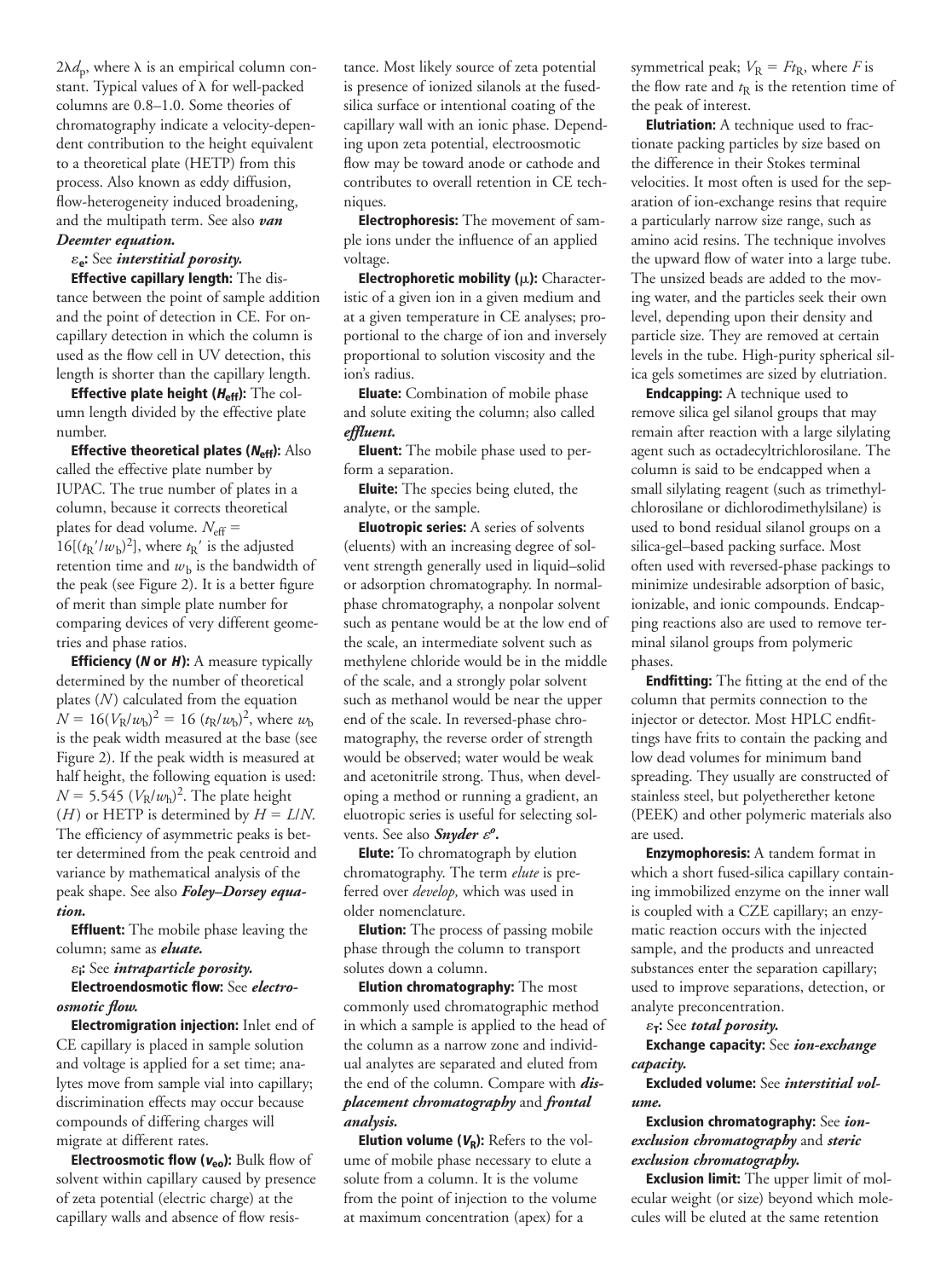volume, called the exclusion volume. Many SEC packings are known by their exclusion limit. For example, a  $10^5$  column of porous silica gel will exclude any compounds with a molecular weight greater than 100,000, based on a polystyrene calibration standard.

**Exclusion volume (V0, Vei):** The minimum retention volume of a molecule on an SEC packing in which all molecules larger than the size of the largest pore are totally excluded. These molecules are incapable of penetrating the pores and are eluted at the interstitial (interparticle) volume of the column.

**Exponentially modified Gaussian peak:** An asymmetric peak resulting from passing a Gaussian peak through a detector that is excessively slow or has an excessive volume. Frequently used to model peak tailing arising from the column per se. The basis for the Foley–Dorsey equations. See also

# *Foley–Dorsey equation.*

**Extracolumn effects:** The total band broadening effects of all parts of the chromatographic system outside of the column itself. Extracolumn effects must be minimized to maintain the efficiency of a column. Sources of band broadening can include the injector design, injection volume, connecting tubing, endfittings, frits, detector cell volume, and internal detector tubing. The variances of all of these contributions are additive.

**Extracolumn volume:** The volume between the effective injection point and the effective detection point, excluding the part of the column containing the stationary phase. It comprises the volumes of the injector, connecting lines and frits, and the detector. It determines the *extracolumn effects.*

# **F**

# **F:** See *flow rate.*

F**:** See *flow resistance parameter.* **Fast LC:** Use of HPLC of short columns (1.5–7 cm) with conventional inner diameters (2–6 mm) packed with small particles (3- or 5- $\mu$ m  $d_p$ ). Separation times in the range of minutes, or even seconds, are common.

**Fast protein LC (FPLC):** A termed coined to cover the specific use of HPLC for separating proteins. Generally, glass columns, moderate pressure, and spherical microbeads are used for FPLC.

**Flash chromatography:** A very fast form of classic LC used by synthetic organic chemists for rapid purification. Performed

primarily in the normal-phase mode, sometimes with reversed-phase chromatography.

**Flow rate (F):** The volumetric rate of flow of a mobile phase through an LC column. Typical flow rates are 1–2 mL/min for a conventional 4.6-mm i.d. HPLC column.

**Flow resistance parameter (** $\Phi$ **):**  $\Phi =$  $d_p^2/B_o$ , where  $B_o$  is permeability. See also *permeability.*

**Fluoro phase:** One of a family of aliphatic and aromatic reversed-phase materials in which a substantial fraction of the bonded phase is fluorinated. Sometimes called fluorous phases or perfluoro phases. Typically these phases have different selectivities than hydrocarbon phases.

**Foley–Dorsey equation:** A correction of the plate count and retention time for peak tailing from extracolumn sources of broadening. See reference 3.

#### **FPLC:** See *fast protein LC.*

**Fractionation range:** Refers to the operating range of a gel or packing in SEC. This range is where a packing can separate molecules based on their size. At one end of the range, molecules that are too large to diffuse into the pores are excluded. At the other end of the range, molecules that can diffuse into all of the pores totally permeate the packing and are eluted (unseparated) at the permeation volume.

#### **Free solution CE:** See *capillary zone electrophoresis.*

**Frit:** The porous element at either end of a column that contains the column packing. It is placed at the very ends of the column tube or, more commonly, in the endfitting. Frits can be stainless steel or other inert metal or plastic such as porous PTFE or polypropylene. The frit porosity must be less than the smallest particle in the HPLC column; otherwise particles will pass through the frit, and the packing will be lost.

**Frontal analysis:** A chromatographic technique that involves continuous addition of sample to the column with the result that only the least sorbed compound, which moves at the fastest rate, is obtained in a pure state. The second-leastsorbed compound is eluted with the firsteluted compound, the third-least-sorbed compound with the first and second compound and so on until the original sample is eluted at the column exit. Frontal analysis is seldom used and is mainly a preparative technique.

**Frontal chromatography:** Same as *frontal analysis.*

**Fronting:** Peak shape in which the front part of the peak (before the apex) in a chromatogram tapers in advance of the remainder of the peak; that is, the front is less steep than the rear. The peak has an asymmetric distribution with a leading edge. The asymmetry factor for a fronting peak has a value of less than one. Tailing is the opposite effect. Fronting can result at high sample loads because of positive curvature in the isotherm and from using poorly packed columns.

**G**

g**:** The obstruction or tortuosity factor. Molecular diffusing term. See also *tortuosity.*

**Gaussian curve:** A standard error curve, based on a mathematical function, that is a symmetrical, bell-shaped band or peak. Most chromatographic theory assumes a Gaussian peak. Using the peak maximum position as a measure of retention and the efficiency equations mentioned above assume Gaussian peak shape. See Figure 2.

**Gaussian peak:** A peak whose shape conforms closely to the equation:  $C =$  $C_{\text{max}} \exp[-(t - t_{\text{R}})^2/2\sigma^2].$ 

**Gel:** The solid packing used in gel chromatography or gel-permeation chromatography (GPC). An actual gel consists of two parts: the dispersed medium (solid portion) and the dispersing medium (the solvent). Also defined as a colloidal dispersion of a solid and liquid in which the solid is the continuous phase.

**Gel-filtration chromatography (GFC):** Also called aqueous size-exclusion chromatography. Performed with aqueous mobile phases. Generally refers to molecular size separation performed on soft gels such as polydextrans, but analysts also can use highly cross-linked polymers, silica gels, and other porous media. Most gelfiltration separations involve biopolymers and water-soluble polymers such as polyacrylic acid.

**Gel-permeation chromatography (GPC):** SEC performed with organic mobile phases used for the separation and characterization of polymers. SEC with aqueous mobile phases is called aqueous GPC, GFC, or aqueous SEC.

**GFC:** See *gel-filtration chromatography.* **Gigapores:** See *perfusion chromatography.*

**GPC:** See *gel-permeation chromatography.*

**Gradient:** A process to change solvent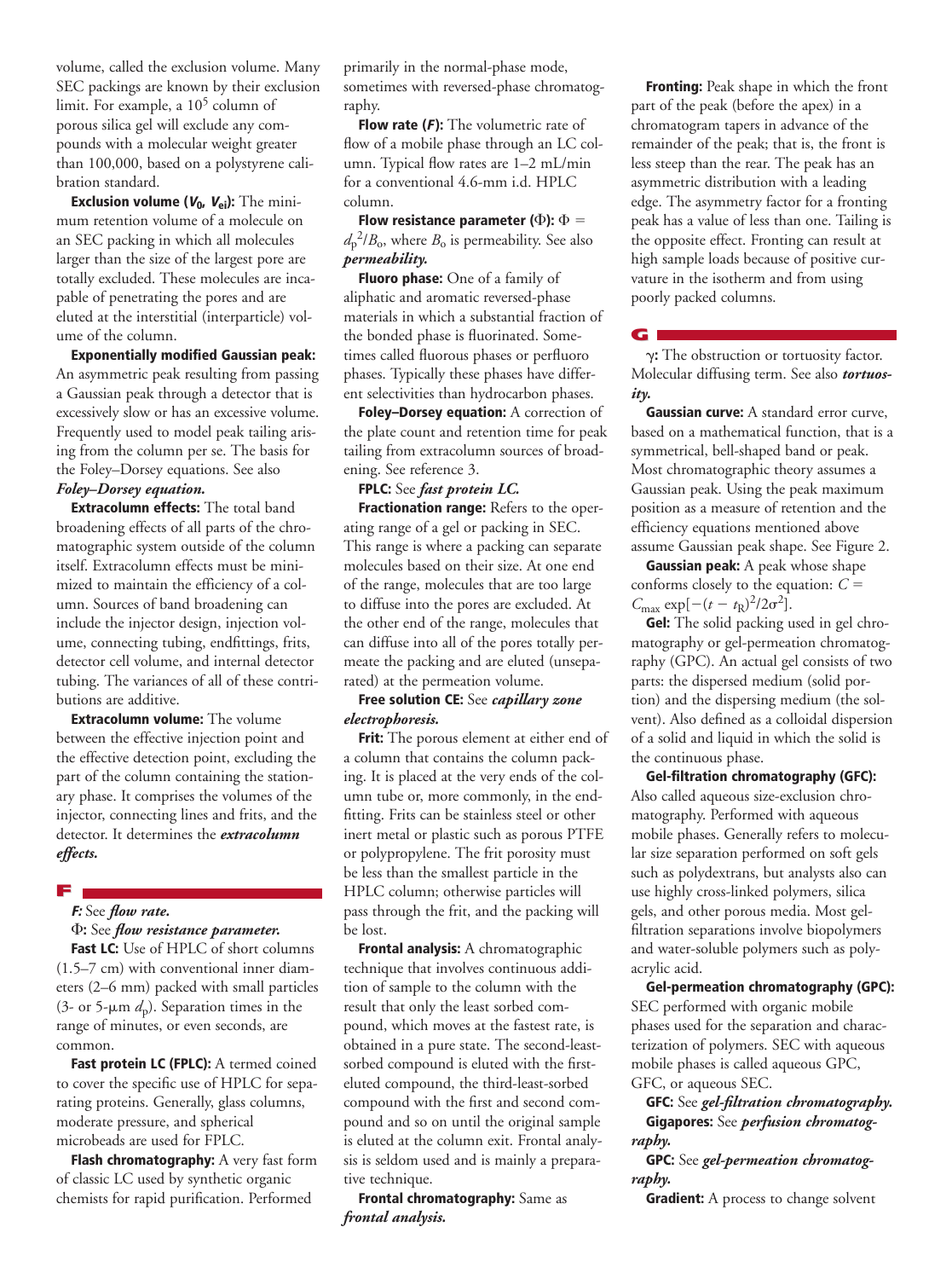strength as a function of time (normally solvent strength increases) thereby eluting progressively more highly retained analytes. Typically gradients can be binary, ternary, and quaternary solvent mixtures in which solvents are blended to achieve the proper strength.

**Gradient elution:** Technique for decreasing separation time by increasing the mobile-phase strength over time during the chromatographic separation. Also known as solvent programming. Gradients can be continuous or stepwise. Binary, ternary, and quaternary solvent gradients have been used routinely in HPLC.

**Graphitized carbon packing:** A reversedphase packing material consisting of pure graphitic carbon. Possesses interesting sorbent properties such as preferential separation of geometric isomers such as *o*-, *m*and *p*-aromatics and *cis–trans* isomers.

**Guard column:** A small column placed between the injector and the analytical column. It protects the analytical column from contamination by sample particulates and strongly retained species. The guard column usually is packed with the same material as that in the analytical column and is often of the same inner diameter. It is much shorter, costs less, and usually is discarded when it becomes contaminated. Integrated guard–analytical column systems often are preferred to minimize extracolumn effects caused by connecting tubing with separate guard and analytical columns.

#### **H**

**h:** Reduced plate height. Defined as HETP/ $d$ <sub>p</sub>, where HETP is the height equivalent to a theoretical plate and  $d_p$  is the particle diameter. See also *reduced plate height.*

# **H:** Same as *HETP.* See also *efficiency.* h**:** See *viscosity.*

**Head pressure (** $\Delta p$ **):** The difference in pressure between the inlet and outlet of a column measured in pounds per square inch. Governed by the following approximate equation for a column packed with spherical particles of typical internal porosity (0.5):  $\Delta p = 3000L\eta/t_M d_p^2$ , where *L* is the column length in centimeters,  $\eta$  is the mobile-phase viscosity in centipoise,  $t_M$  the column holdup time in minutes, and  $d_p$  is the particle diameter in micrometers. Pressure can be expressed in pounds per square inch, bars, atmospheres, or pascals.

**Heart cutting:** Refers to collection of the center of the peak at which purity should

be maximum in preparative LC. The term also is used in column switching.

#### **<sup>H</sup>eff:** See *effective plate height.*

**Helium sparging:** See *degassing.* Helium has a very low solubility in most common liquids.

**HETP:** Height equivalent to a theoretical plate. A carryover from distillation theory; a measure of column efficiency;  $HETP =$ *L*/*N*, where *L* is column length and *N* is the number of theoretical plates. HETP should be approximately 2–3  $d_p$  for 5- $\mu$ m particles with a typical well-packed HPLC column, HETP (or *H*) values usually are in the range of 0.01–0.03 mm. See also *efficiency* and **h.**

**High performance CE:** A technique in which small-diameter capillaries, buffered conducting solutions, and high voltages (as much as 30,000 V) separate ionic molecules based on their differential electrophoretic mobilities. Nonionic (neutral) molecules can be separated by MEKC.

**High performance liquid chromatography (HPLC):** The modern, fully instrumental form of liquid-phase chromatography technique that uses small particles and high pressures. Sometimes called highpressure LC.

**Holdup volume (** $V_M$ **):** The total volume of mobile phase in the column regardless of where it exists;  $V_M = V_e + V_i$ , where  $V_e$ is the interstitial volume and  $V_i$  is the intraparticle volume. Also called the column void volume. IUPAC indicates that use of the term *dead volume* should be eliminated for this concept. The use of dead volume is limited to regions not swept by the flowing mobile phase system. Holdup volume is measured by injecting an unretained species that fits in all the pores. See also *interstitial porosity* and *intraparticle porosity.*

# **HPLC:** See *high performance liquid chromatography.*

**Hybrid silica:** Silica gel comprising both organic and inorganic moieties with hybrid properties of polymeric packings and silica packings. Synthesized from silanes containing organic functionality. Different selectivity but better high-pH stability than bare or uncoated silica gel.

**Hydrodynamic injection:** Used in CE. See also *hydrostatic injection.*

**Hydrodynamic volume:** The molecular volume defined by the effective diameter of a molecule in free solution at which the hydrodynamic sphere would be a sphere defined by the molecule as it revolves around its central axis in solution. Term

used in SEC to define molecular shape and to explain why molecules with the same molecular weight often have different elution volumes. Measured by determining the Stokes radius.

**Hydrophilic:** Greek word for water loving. Refers to stationary phases that are fully compatible with water and to watersoluble molecules in general. Many columns used to separate proteins — such as ion-exchange, SEC, and affinity columns — are hydrophilic in nature and should not irreversibly sorb or denature protein in an aqueous environment.

**Hydrophilic interaction chromatography:** Using ion-exchange columns to separate compounds on the basis of nonionic interactions. Columns are used to separate hydrophilic peptides with a gradient from organic to aqueous solvents. Solutes are separated based on their hydrophilicity rather than hydrophobicity.

**Hydrophobic:** Greek word for water fearing. Refers to stationary phases that are incompatible with water or to molecules that in general have little affinity for water. Hydrophobic molecules have few polar functional groups. Most have a high content of hydrocarbon (aliphatic and aromatic) functionality.

**Hydrophobic interaction chromatography:** A technique in which weakly polar (nonhydrocarboneous) packings are used to separate molecules by the interactions of their hydrophobic moieties and the hydrophobic sites on their packing surface. High concentrations of salt solutions are used in the mobile phases, and separations are generated by changing the salt concentration. The technique is analogous to salting-out molecules from solution. Gradients are run by decreasing the salt concentration. The technique often is used to separate proteins that are sensitive to denaturization by the organic solvents used in regular reversedphase chromatography. Usually little or no organic solvent is used in the mobile phase in hydrophobic interaction chromatography.

**Hydrostatic injection:** Also called hydrodynamic injection. Using gravity (differential pressure) to make an injection into a CE capillary. Vial containing sample solution is raised at a set distance above the ground end of the column and column inlet end is placed into vial for set time. After determining flow rate, users can determine injected volume. Good for wide-bore capillaries.

**Hydroxyapatite:** A porous calcium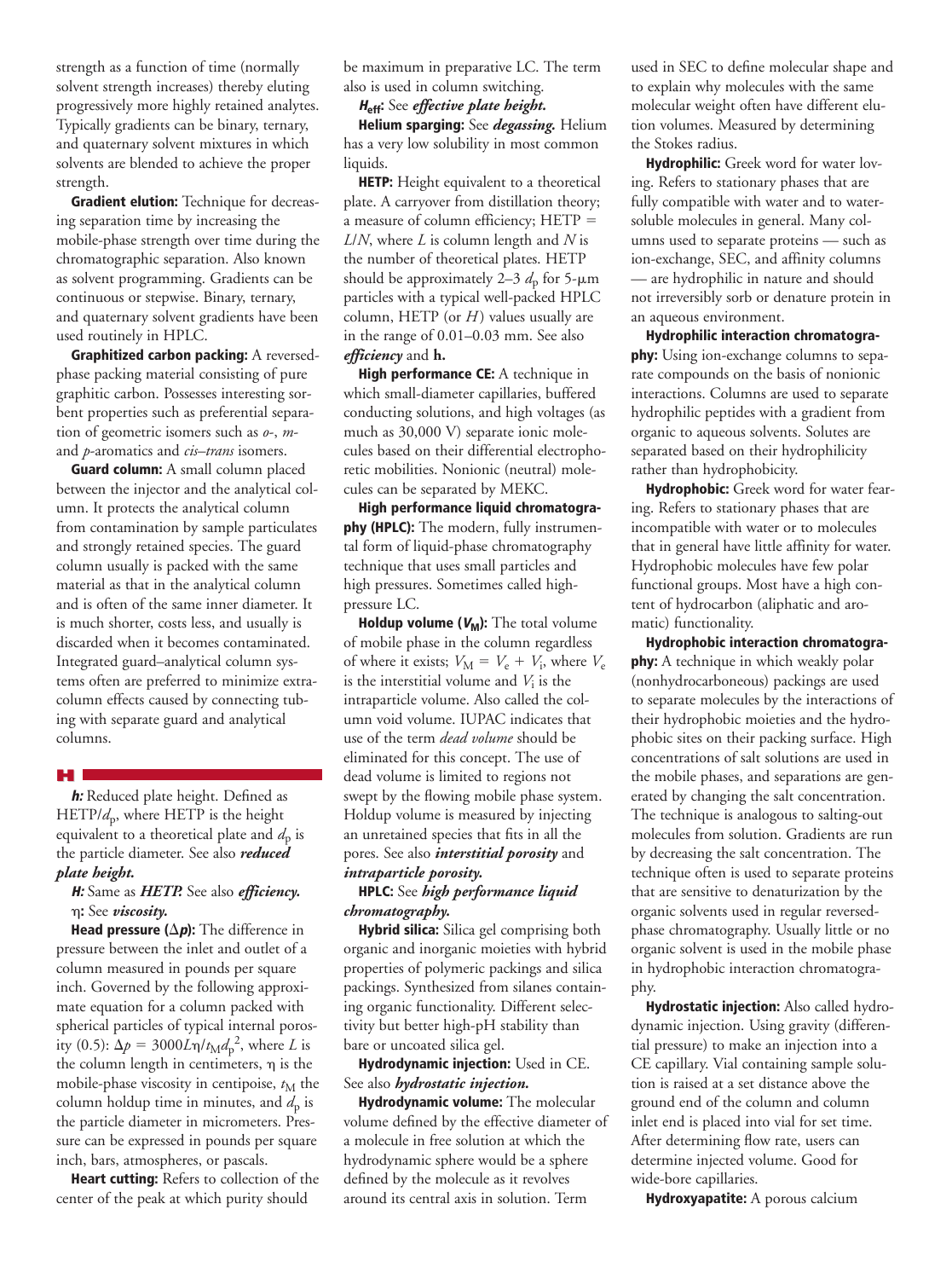hydroxy phosphate solid that chemically resembles bone and tooth. Used as a packing material in biochromatography for nucleic acid constituents, monoclonal antibodies, and proteins.

**Hyphenated techniques:** Refers to the family of techniques best known by their acronyms, including LC–mass spectrometry (MS), LC–Fourier transform IR spectroscopy (FTIR), and LC–MS–MS. See also *multidimensional chromatography.*

**I**

# **IC:** See *ion chromatography.* **Immobilized metal-affinity chromatography:** See *metal-affinity chromatogra-*

*phy.*

**Imprinted phases:** Polymer and silica phases generated in the presence of a template or printing molecule. These phases have enhanced selectivity for the templating molecule.

**Included volume:** Also known as totally included volume. The volume at which a small molecule that explores the entire pore space of a column is eluted. See also *size-exclusion chromatography.*

**Indirect detection:** Used for non-UV absorbing or nonfluorescing analytes. A UV-absorbing or fluorescent compound added to the mobile phase maintains a high background signal; when a nonabsorbing or nonfluorescing analyte is eluted, the background is diluted and a negative peak is observed for that analyte. When an analyte acts to increase the concentration of the indicating species, it produces a positive peak. When a negative signal is detected, the detector signals are reversed to the output device.

**Infinite diameter column effect:** At a certain column length, a sample injected into center of a packed bed spreads by radial diffusion but never reaches column wall, where wall effects can cause band broadening. Phenomenon observed by John Knox, who showed that a sample peak collected in the exact center of the column exit displayed a higher efficiency than a sample peak collected near the wall. The infinite diameter effect depends on column length, internal diameter, particle size, and mobile-phase properties. Very seldom applied in HPLC.

**Inlet:** The initial part of the column where the solvent and sample enter. An inlet frit usually holds the packing in place and, in some cases, protects the packed bed.

**In-line filter:** A device that prevents particulate matter from damaging the column. Modern low-volume, in-line filters can be placed between the injector and the column without major contributions to band broadening. A filter in this position prevents sample particles from entering the packed bed or column inlet frit.

**Interparticle porosity (** $\varepsilon_e$ **):** The interparticle volume of a packed column per unit column volume;  $\varepsilon_e = V_e/V_c$ , where  $V_e$ is the interstitial volume and  $V_c$  is the total column volume. See also *interstitial porosity.*

**Interparticle volume (** $V_0$ **):** The volume of mobile phase located outside the particles.

**Interstitial porosity (** $\varepsilon_e$ **):** The fraction of the volume in the column located in the interparticle (interstitial) space;  $\varepsilon_e = V_e/V_c$ .

**Interstitial velocity (ue):** The actual velocity of the eluent as it moves through the column flowing around the particles;  $u_e = F/A_c \varepsilon_e$ . The interstitial velocity is the basis for computing the reduced velocity.

**Interstitial volume (** $V$ **<sup>e</sup>):** The volume between the particles. It does not include the volume in the pores of the particles. Also called the excluded volume (see SEC) and interparticle volume. Measured by injecting a molecule that does not permeate any pores and does not interact with the surface of the particles. In SEC, this volume is denoted  $V_0$ .

**Intraparticle porosity (** $\varepsilon$ **<sub>i</sub>):** The fraction of the particle volume that is the pore volume;  $\varepsilon_i = V_{\text{pore}}/V_{\text{particle}}$ .

**Intraparticle volume (** $V_i$ **):** The volume inside the pores of the particles. Also called the internal and included volume. Can be measured by the BET method or mercuryintrusion porosimetry.

**Ion chromatography (IC):** An ionexchange technique in which low concentrations of organic and inorganic anions or cations are determined using ion exchangers of low ion-exchange capacity with dilute buffers. Conductivity detectors often are used. IC is practiced in two forms: In suppressed IC, a second column or a membrane separator is used to remove the buffer counter ion from the analyte and simultaneously replace it with a hydrogen or hydroxide ion that concomitantly converts the buffer to an uncharged species thereby suppressing background and enhancing sensitivity. In nonsuppressed IC, low-concentration, weakly conducting buffers are carefully selected, the entire effluent is passed through the detector, and ions are detected above the background signal.

**Ion-exchange capacity:** The number of

ionic sites on the packing that can participate in the exchange process. The exchange capacity is expressed in milliequivalents per gram. A typical styrene–divinylbenzene strong anion-exchange resin may have 3–5 mequiv/g capacity. Exchangers for IC have very low capacity. Capacity of weak anion and cation exchangers varies dramatically with pH.

**Ion-exchange chromatography:** A mode of chromatography in which ionic substances are separated on cationic or anionic sites of the packing. The sample ion, usually with a counterion, will exchange with ions already on the ionogenic group of the packing. Retention is based on the affinity of different ions for the site and other solution parameters such as pH, ionic strength, and counterion type. Ion chromatography basically is an ion-exchange technique.

**Ion exclusion:** The process in which ionized solutes can be separated from un-ionized or partially ionized solutes using ion-exchange resins. Separation results from Donnan potential in which ionic solutes exist at a higher concentration in solution than in the stationary phase, whereas nonionic solutes are evenly distributed between the mobile phase and resin. Therefore, ionic solutes will move faster down the column than nonionic solutes. Ion exclusion occurs in reversed-phase chromatography when anions are separated at pH values at which the silanol groups are ionized.

**Ion-moderated partitioning chromatography:** A technique used for separating carbohydrates using strong cation-exchange packings that are in specific cationic form (for example, calcium, hydrogen, silver). The separation mechanism is complexation rather than ion exchange.

**Ion-pair chromatography:** Form of chromatography in which ions in solution can be paired or neutralized and separated as an ion pair on a reversed-phase column. Ion-pairing agents usually are ionic compounds that contain a hydrocarbon chain, which imparts a certain hydrophobicity so that the ion pair can be retained on a reversed-phase column. Retention is proportional to the length of the hydrophobic chain and the concentration of the ion-pair additive. Ion pairing also can occur in normal-phase chromatography when one part of the pair is dynamically loaded onto a sorbent, but this technique is not as popular as reversed-phase chromatography. Also known as ion-interaction chromatog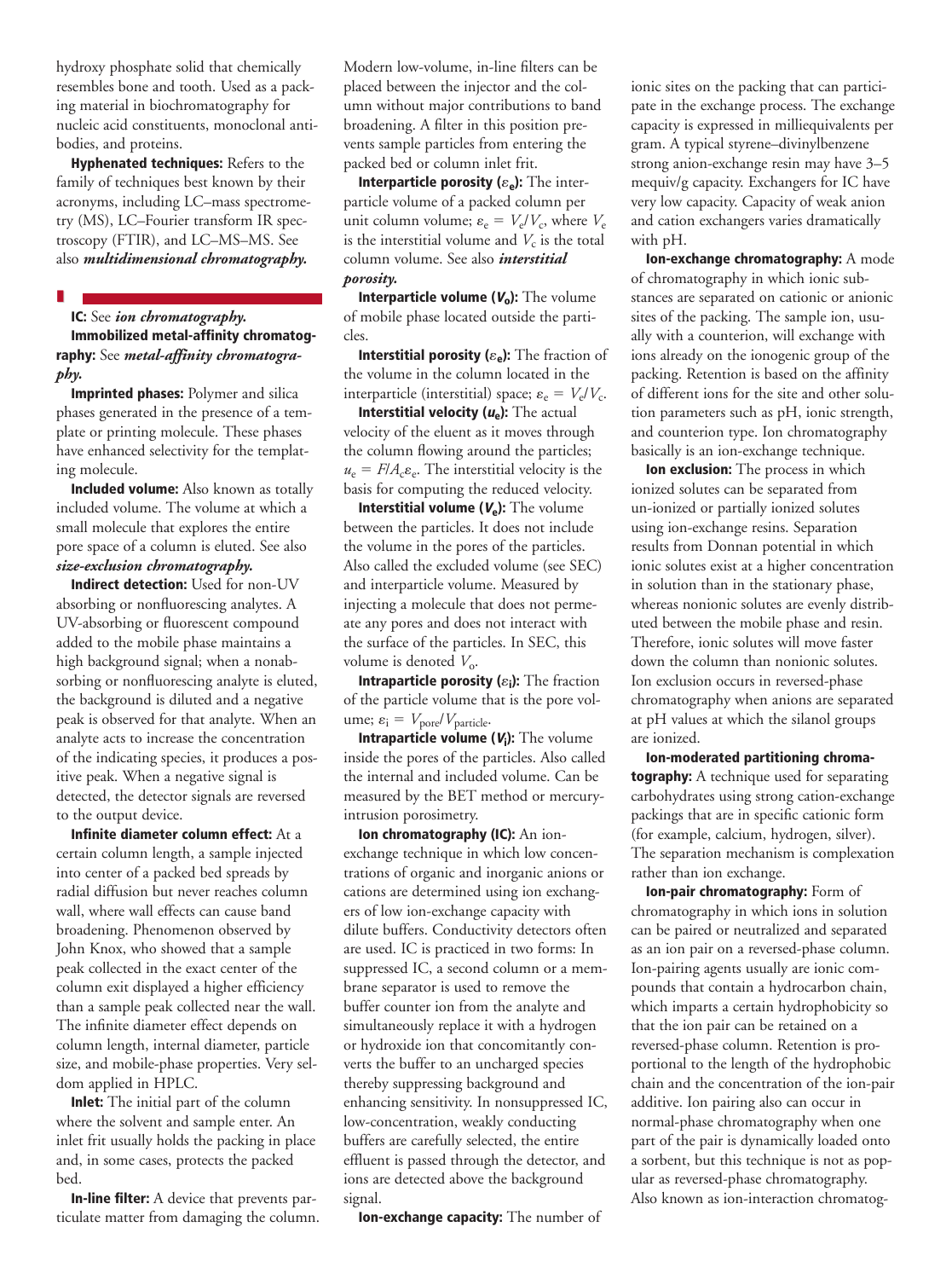raphy or dynamic ion-exchange chromatography, which stresses that users sometimes do not know the precise mechanistic details of how the additive controls retention.

**Ion retardation:** Refers to using amphoteric ion-exchange resins, which retard ionic molecules and allow nonionic molecules or nonelectrolytes to be eluted preferentially.

**Ion suppression:** Buffering in an aqueous mobile phase at a particular pH to suppress solute ionization. For example, weak carboxylic acids can have their ionization suppressed by the adjustment of the pH below their p*Ka* value. Useful for improving peak shape of weak acids and bases in reversed-phase chromatography.

**Irregular packing:** Refers to the shape of a column packing. Irregular packings are available in microparticulate sizes. The packings are obtained from grinding solid materials into small particles and sizing them into narrow fractions using classification machinery. Spherical packings are used more often than irregular packings in analytical HPLC, but the less-expensive, irregular packings are still widely used in preparative-scale LC.

**Irreversible adsorption:** When a compound with a very strong affinity for an adsorbent is injected onto a column, it can be adsorbed so strongly that it cannot be eluted from the column. A chemical reaction between the sample and the surface of the adsorbent is an example of irreversible adsorption. See also *chemisorption.*

**Isocratic:** Using a time invariant–eluent composition in LC.

**Isotachophoresis:** Ionic species are separated in CE according to differences in mobilities by applying an electric field. Isotachophoresis is performed with a discontinuous buffer in which the sample zone is located between the background electrolyte of higher (leading electrolyte) and lower (terminal electrolyte) electrophoretic mobilities.

**Isotachophoretic focusing:** Using the principles of isotachophoresis to focus or concentrate analytes at the head of the column to provide concentration sensitivity enhancement.

**Isotherm:** See *adsorption isotherm.*

**Isothermal chromatography:** Using conditions of constant temperature. The vast preponderance of all LC is performed under isothermal conditions.

**J Joule heating:** Electrical heating of solvent within a capillary caused by voltage applied to the column and the resulting current. The temperature is related to electric field strength, conductivity of the solution and the capillary radius. Minimizing heat generation and maximizing heat dissipation is critical in CZE because thermal gradient and other heat-related effects can adversely affect CE's high efficiency.

# **k:** See *retention factor.*

**K**

**k**<sup>2</sup>: An old term that has been replaced by the IUPAC-approved term, retention factor (*k*).

**K:** See *partition coefficient.* **<sup>k</sup>A/B:** See *selectivity coefficient.* **Kc:** See *distribution constant (coefficient).*

**Kieselguhr:** A diatomaceous earth used in column chromatography and also as a sample cleanup media. Only weakly adsorptive, it can be used as a support in liquid–liquid chromatography. Rarely used in HPLC.

**Knox equation:** A modification of the van Deemter equation developed by John Knox in which the A term that represents eddy dispersion multiplied by *u* 1 3, where *u* ⁄ is the interstitial eluent velocity. Usually written in terms of the dimensionless or reduced plate height (*h*) and reduced velocity (*v*) as  $h = Av^{\frac{1}{3}} + B/\nu + Cv$ . See also ⁄ *van Deemter equation.*

# **L L:** See *column length.*

**Laminar flow:** The smooth time-invariant flow that develops when a liquid is moving under conditions in which viscous forces dominate inertial forces. Laminar flow is characterized by a low Reynolds number (see *Reynolds number*). In a cylindrical tube, fluid streams in the center flow faster than those at the tube wall, which results in a radially parabolic distribution in axial fluid velocity. This nonuniformity of axial velocities in the interstices in a packed bed also causes substantial peak broadening in packed columns.

**Langmuir isotherm:** A specific form of an isotherm;  $C_S = N_0 C_M / (K_d + C_M)$ , where  $C_S$  and  $C_M$  are the equilibrium stationary and mobile-phase concentrations of the solute,  $N_0$  the total number of surface sites available for sorption, and  $K_d$  the sorption binding constant.

#### **LC:** See *liquid chromatography.*

**Leading electrolyte :** In isotachophoresis, the electrolyte that contains the ion with the highest mobility above that of any sample component ions for strong electrolytes.

**Ligand:** In ligand-exchange chromatography, it refers to the analyte that undergoes ligand exchange with the stationary phase. In affinity chromatography, it refers to the biospecific material — enzyme, antigen, or hormone — coupled with the support (carrier) to form the affinity column. In bonded-phase chromatography, it refers to the moiety covalently bound to the surface.

**Ligand-exchange chromatography:**  A technique in which chelating ligands are added to the mobile phase and undergo sorption onto a packing. These sorbed molecules can act as chelating agents with certain solutes. For example, copper salt can be added to the mobile phase for the chelation and separation of amino acids. Chelating resins function in a similar manner: chelating groups are chemically bonded to the polystyrene backbone.

**Linear elution adsorption chromatography:** Refers to adsorption chromatography performed in the linear portion of an adsorption isotherm. A term coined by Lloyd Snyder.

**Linear velocity (u):** The velocity of the mobile phase moving through the column. Expressed in centimeters per second. Related to flow rate by the cross-sectional area of the column. Determined by dividing the column length (*L*) by the retention time of an unretained compound. See also *void time.*

**Liquid chromatography (LC):** A separation technique in which the mobile phase is a liquid. Most often performed in a column.

**Liquid–liquid chromatography:** One of the earliest separation modes of HPLC; it gave way to chemically bonded phases in the early 1970s. Same as *partition chromatography.*

**Liquid–solid chromatography:** Same as *adsorption chromatography.*

**Loading (phase loading versus sample loading):** The amount of stationary phase coated or bonded onto a solid support. In liquid–liquid chromatography, the amount of liquid phase in milligrams of per gram of packing. In bonded-phase chromatography, the loading may be expressed in micromoles per square meter or percentage carbon (w/w). Also called coverage or surface coverage. An alternate and unrelated meaning is the amount of sample mass injected on an analytical- or preparativescale column; preparative-scale columns often are operated in an overloaded condi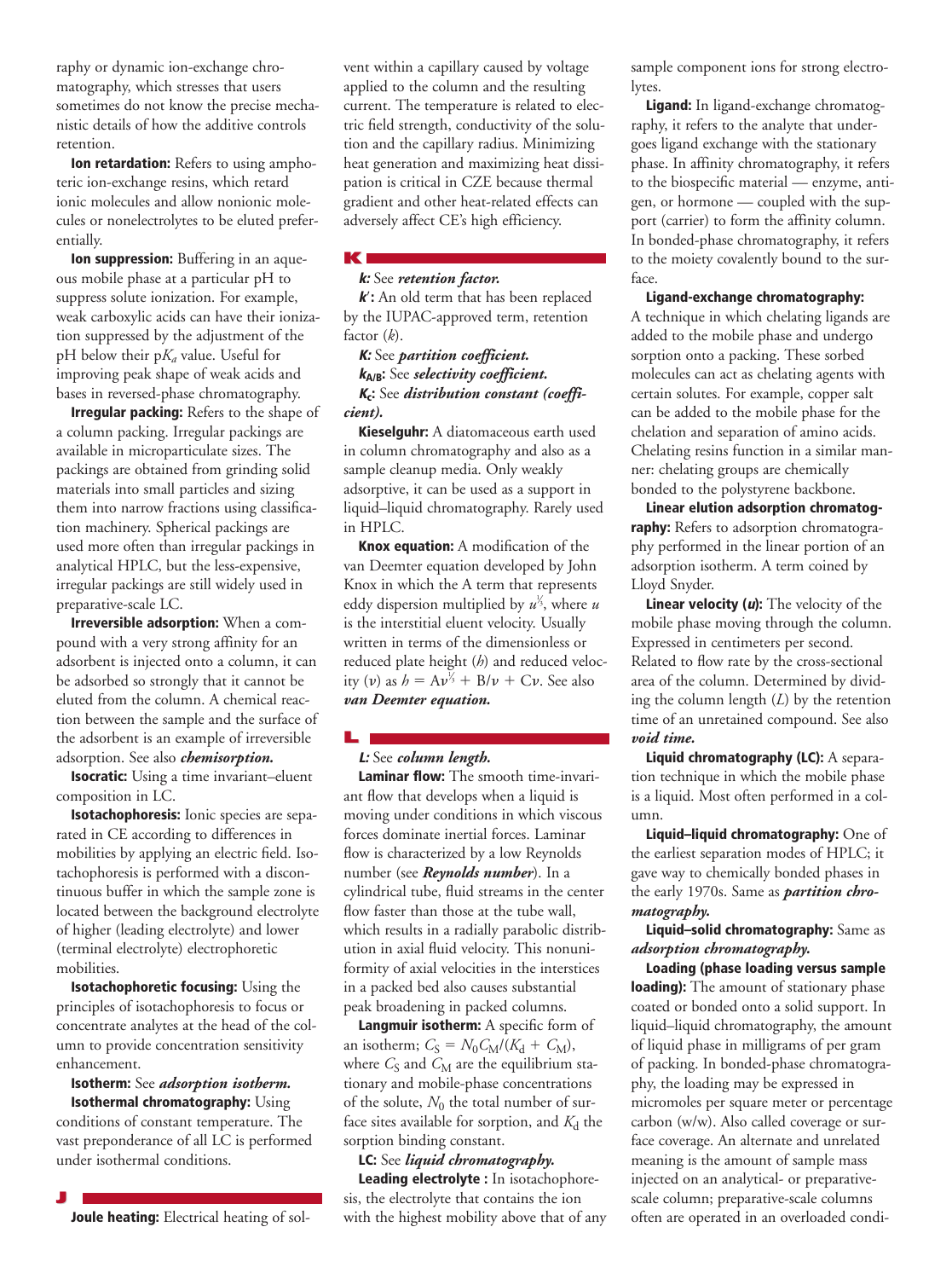tion for throughput reasons.

**log kw:** The extrapolated intercept of a plot of log *k* versus volume fraction of organic modifier in reversed-phase LC. See also *S.*

**Longitudinal diffusion:** Same as *molecular diffusion term.* B term in van Deemter equation. See also *van Deemter equation.*

#### **M**

m**:** See *electrophoretic mobility.* **Macroporous resin (macroreticular):**

Cross-linked ion-exchange resins that have molecular-scale micropores and also macropores of several hundred angstroms. These highly porous resins have large internal surface areas that are accessible to large molecules.

**Mass transfer (interphase):** The process of solute movement between the moving and stationary zones. The C term of the van Deemter equation is called the interphase mass transfer term. The faster the mass transfer process, the better the column efficiency. In HPLC, slow mass transfer is the most important factor affecting column efficiency. Its rate can be increased by using small-particle packings, thin stationary-phase layers, low-viscosity mobile phases, and high temperatures.

**Mean pore diameter:** The average diameter of the pore of a porous packing. It most commonly is determined by the BET method and is reported as fourfold the specific pore volume divided by the specific surface area (4*V/A*) based on the assumption of uniform cylindrical pores. The pore diameter is important in that it must allow free diffusion of solute molecules into and out of the pore so that the solute can interact with the stationary phase. Additionally, the pores must be well-connected, with a minimum of dead ends, so many paths can allow a molecule to access any part of the pore space. In SEC, the packings have different pore diameters; therefore, molecules of different sizes can be separated. For a typical substrate such as silica gel, 60- and 100-Å pore diameters are most popular. Pore diameters greater than 300 Å are used for the separation of biomolecules. Pores usually are classified as micro (<20 Å), meso (20–500 Å), and macro  $(>500 \text{ Å})$ .

**MECC:** See *micellar electrokinetic capillary chromatography.*

#### **Megapores:** See *perfusion chromatography.*

**MEKC:** See *micellar electrokinetic capillary chromatography.*

**Metal-affinity chromatography:** A special form of ligand-exchange chromatography used to separate biopolymers with a particular affinity for a specific metal cation, typically copper(II), zinc(II), and iron(II).

**Metalophile:** A compound that has high affinity for active acidic silanol groups on silicas surface. Usually a strongly basic amine or multifunctional carboxylate or phenol.

**Method development:** A process for optimizing the separation, including the sample pretreatment, to obtain a reproducible and robust separation. Usually, it emphasizes the search for the stationary phase, eluent, and column temperature combination that provides an adequate, if not optimum, separation.

**Method validation:** A process of testing a method to show that it performs to the desired limits of precision and accuracy in retention, resolution, and quantitation of the sample components of interest.

**Micellar chromatography:** Adding micelles to the mobile phase to cause separation. The micelles may act as displacing or partitioning agents and provide another parameter to change selectivity. Surfactants at concentrations greater than their critical micelle concentration are used in micellar chromatography and in MEKC.

**Micellar electrokinetic capillary chromatography (MEKC, MECC):** Similar to micellar chromatography. Used for the CE separation of neutral compounds under electroosmotic flow conditions. Detergent or surfactant is added to the running buffer at a concentration to make it greater than its critical micelle concentration. Analytes partition by hydrophobic interactions into and out of the micelles while they are moving through the capillary under the influence of electroosmotic flow; the result is that neutral compounds are separated by their differential migration down the capillary.

**Micro-LC:** Refers collectively to techniques in which a column of smaller than conventional inner diameter is used for separation. The term micro-LC most often is used for HPLC in columns with inner diameters smaller than 0.5 mm; micro-LC is used in high-sensitivity analysis when the sample amount is limited and with certain ionization techniques in LC–MS in which the volume of solvent flowing into the ionization source must be minimized.

**Microbore:** Refers to the use of smallerthan-usual inner diameter columns in

HPLC. Columns of 2 mm and less are considered to be microbore sizes. Inner diameters of 0.5 mm and smaller are considered micro-LC columns.

**Microchip devices:** Microdevices based on silicon, glass, and other types of microfabricated chips in which experiments can be miniaturized into single- or multichannel microfluidic circuits. These devices can be used for CE and CEC. They should be low cost and disposable. Using microdevices for separation currently is in its infancy, and applications should expand with time.

**Microparticulate:** Refers to the small particles used in HPLC. Generally packings with a particle diameter of less than  $10 \mu m$  that are totally porous are considered microparticles.

**Microporous resin:** Same as *microreticular resin.*

**Microreticular resin:** Cross-linked, synthetic ion-exchange resins that have pores with openings that correspond to molecular sizes. Diffusion into the narrow pores can be impaired, and low exchange rates and poor performance can occur, especially for large molecules.

## **Migration rate:** See *electrophoretic mobility.*

**Migration time (tm):** The time it takes for a charged molecule to move from the point of injection to the point of detection in a CE capillary. Distinct from holdup time  $(t_M)$ .

**Minimum plate height:** The minimum of the van Deemter curve that results from a plot of  $H$  versus  $v$ . This value represents the most theoretical plates that can be obtained for a certain column and mobilephase system. Usually occurs at excessively low flow rates. Also known as the optimum plate height. It typically is two- to threefold the particle diameter of wellpacked columns.

**Mixed-bed column:** Combination of two or more stationary phases in the same column, used most often in IEC (mixed anion and cation resins) and SEC (mixture of different pore size packings). Its advantage in IEC is the total removal of both cationic and anionic compounds. Useful in SEC because a wider molecular weight range can be accommodated by the same column.

**Mixed-mode separation:** A separation that occurs in a single column caused by the retention and selectivity provided by a dual-retention mechanism. For example, a reversed-phase column with residual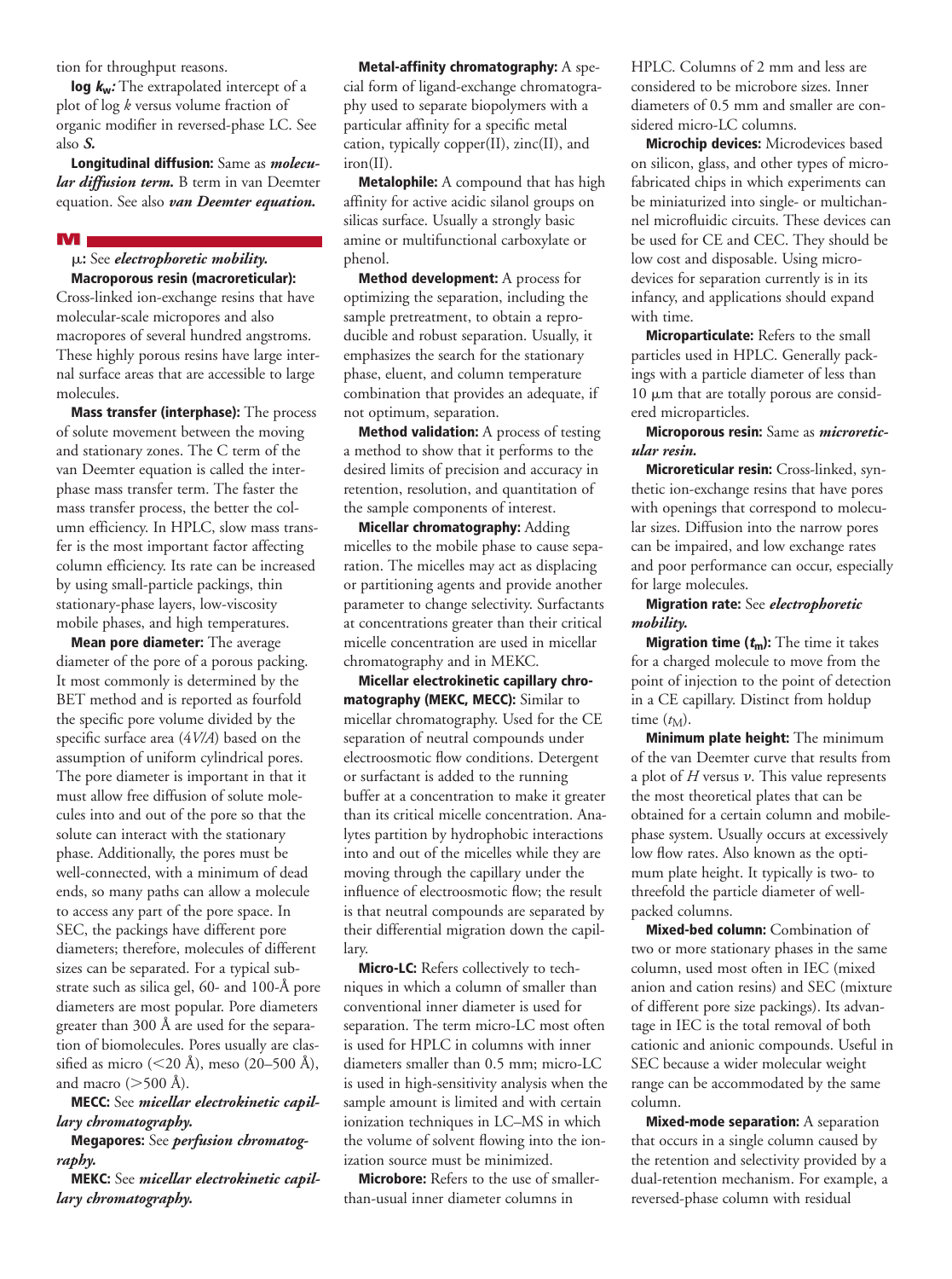silanols at intermediate-to-high pH values can separate by hydrophobic interaction and ionic interaction by the ionized silanols. Sometimes mixed-mode separations can be quite beneficial to the selectivity (band spacing), but they can cause peak asymmetry, and the precise balance of interactions may be difficult to reproduce with subsequent packing batches.

**Mobile phase:** The solvent that moves the solute through the column. In LC, the mobile phase interacts with both the solute and the stationary phase and, therefore, can have a powerful influence on the separation.

# **Mobile-phase strength:** See *solvent strength.*

**Mobile-phase velocity (** $u_M$ **):** The velocity at which the mobile phase percolates through the bed of particles;  $u_M = L/t_M$ , where  $L$  is column length and  $t_M$  is holdup time. See also *adjusted retention volume, holdup volume,* and *dead volume.*

**Mobility:** See *electrophoretic mobility.* **Modifier:** An additive that changes the character of the mobile phase. For example, methanol is the strong solvent in reversed phase and sometimes is called the modifier (water is the weak solvent); sometimes other additives — competing bases such as triethylamine or ion-pairing reagents — are referred to as modifiers, but they more correctly should be called additives. See also *additives.*

## **Molecular diffusion term (B term):**

Refers to the B term (second term) of the van Deemter equation. Also called longitudinal or axial diffusion term. It dominates band broadening only at very low flow rates below the minimum plate height at which the diffusion of individual solutes can occur in a longitudinal (lengthwise) direction on the column. The contribution to the B term arises from diffusion in the mobile phase and is  $2\gamma D_M$ , where  $\gamma$  is the obstruction factor (typically 0.6–0.8) and *D*<sup>M</sup> is the diffusion coefficient. See also *van Deemter equation.*

**Molecular weight distribution:** The distribution of molecular weight of molecules in a polymer sample. Distribution can be defined as weight average and number average.

## **Molecularly imprinted phases:** See *imprinted phases.*

**Monodisperse particles:** Particles that fall into a narrow range of diameters. See also *polydisperse particles.*

**Monomeric phase:** Refers to a bonded phase in which single molecules are

bonded to a support. For silica gel, monomeric phases are prepared by the reaction of an alkyl- or aryl- monochloroor alkoxysilane. Polymeric phases generally are prepared from a di- or trichlorosilane or an alkoxysilane reactant in the presence of water.

**Moving zone:** To be distinguished from the mobile phase, this zone is the fraction of the mobile phase in the column that occupies the interstitial spaces. See also *stationary phase.*

**Multidimensional chromatography:** The use of two or more columns or chromatographic techniques to generate a better separation. It is useful for sample cleanup, increased resolution, increased throughput, and increased peak capacity. It can be used off-line by collecting fractions and reinjecting them onto a second column or on-line by using a switching valve. Also called coupled column chromatography, column switching, multicolumn chromatography, and boxcar chromatography.

# **N**

# **n:** See *peak capacity.*

**N:** The number of theoretical plates;  $N = 16(t<sub>R</sub>/w<sub>b</sub>)<sup>2</sup>$ , where  $t<sub>R</sub>$  is retention time and  $w<sub>b</sub>$  is the base width of the peak. A measure of the efficiency of a column. Sometimes measured as  $N = 5.54(t_R/w_h)^2$ , where  $w_{\rm h}$  (or  $w_{\rm h}$ ) is the peak width at half height. See also *efficiency* and *theoretical plate.*

# $\nu$ : See *reduced velocity*.

**Narrow-bore column:** Columns of less than 2-mm i.d. used in HPLC. Also called *microbore.*

**<sup>N</sup>eff:** See *effective theoretical plates.* **Nonaqueous reversed-phase chromatography:** Refers to reversed-phase chromatography performed without water as a component of the eluent on a reversed-phase packing. Used for very nonpolar compounds that cannot be eluted or are difficult to elute from a reversedphase column with 100% methanol or acetonitrile. In these cases, solvent A should be acetonitrile, and solvent B should be a stronger solvent such as tetrahydrofuran. Reversed-phase rules apply to nonaqueous reversed-phase chromatography; that is, the more nonpolar the analyte, the greater the retention.

**Nonporous packing:** Particles similar to porous-layer bead but with particle diameters in the sub-5- $\mu$ m range; particles often are in the sub-2-mm *d*<sup>p</sup> range. Used for high-speed separations in short columns.

Common column abbreviations include NPS, which refers to nonporous silica; NPR, which refers to nonporous resins; and NPZ, which refers to nonporous zirconia.

**Nonporous particle:** Refers to a solid particle used as a support for a porous coated or bonded phase; pellicular particles are nonporous particles of large particle diameter ( $\sim$ 40 µm). Nonporous silicas and resins with small particle diameters of less than  $3 \mu m$  usually are microbeads with thin porous outer coatings of silica gel, bonded silica gel, or polymeric phase.

**Normal-phase chromatography:** A mode of chromatography performed when the stationary phase is more polar than the mobile phase. A typical normal-phase system would be adsorption chromatography on silica gel or alumina using mixtures of less polar eluents such as hexane–diethethyl ether as a mobile phase. Also refers to the use of polar bonded phases such as cyano and alumina. Sometimes called straightphase chromatography.

#### **O**

**Octadecylsilane:** The most popular reversed phase in HPLC. Octadecylsilane phases are bonded to silica or polymeric packings. Both monomeric and polymeric phases are available. Abbreviated in column names as C18 and ODS.

**Octylsilane:** A popular stationary phase in reversed-phase chromatography. Usually provides slightly less retention than the more popular C18. Both monomeric and polymeric phases are available. Abbreviated in column names as C8.

#### **ODS:** See *octadecylsilane.*

**On-column detection:** The column itself serves as the flow cell in HPLC or CE–CEC. Generally, the term used with fused-silica capillary applications. Outer polyimide layer is removed, an optical beam is directed through the capillary, and a measuring device such as a photomultiplier tube is located on the opposite side of the capillary.

**On-line preconcentration:** A precolumn is placed in front of the separation column to concentrate analytes before their separation. Different mechanisms — hydrophobic interaction, adsorption, or enzymatic reaction — may be used to retain analyte as a function of time. Then concentrated analytes are transferred to the separation column by a displacement process such as solvent elution or pH change.

**Open-tube capillary zone electrophoresis:** The application of CE principles in an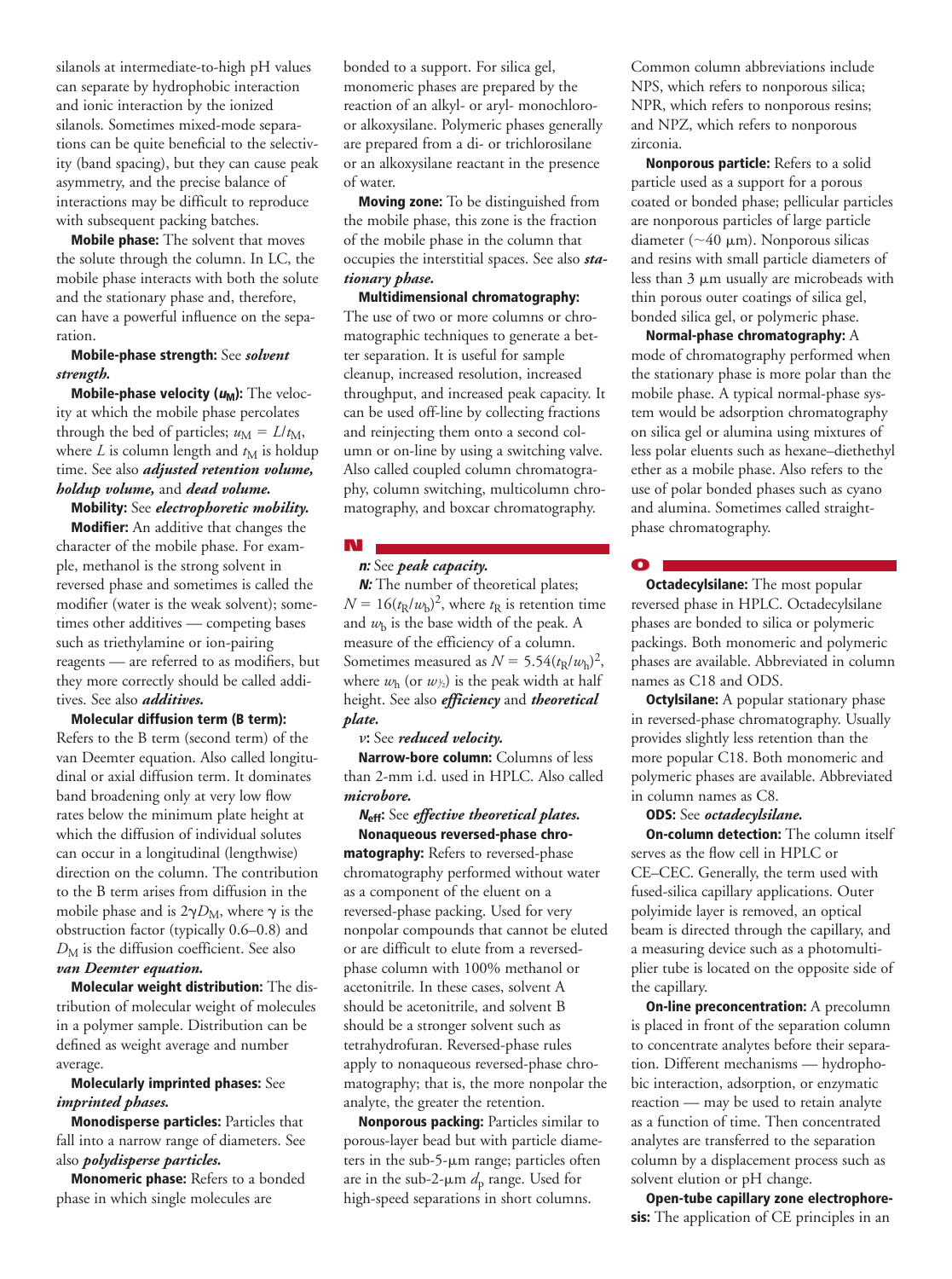open capillary tube. Separations are based on differential electrophoretic mobility of charged compounds or ions. Typical capillary dimensions are  $1-50$  cm  $\times$  10–200  $µm.$ 

**Open tubular columns:** Small inner diameter columns (less than  $100 \mu m$ ) currently being investigated for use in HPLC, supercritical fluid chromatography (SFC), and CE. Stationary phases can be bonded on the internal walls of these small columns. The most frequently used column material is fused-silica tubing. Used very little in routine HPLC or SFC but frequently in CE.

**Optically active resin:** Incorporation of optically active groups into an ionexchange resin to allow separation of optically active isomers. Few commercially available resins for HPLC applications.

**Organic modifier:** Water-miscible organic solvent added to an aqueous mobile phase to obtain separations in reversed-phase HPLC. Common organic modifiers are acetonitrile, methanol, isopropanol, and tetrahydrofuran.

**Overload:** In preparative chromatography the overload is defined as the sample mass injected onto the column at which efficiency and resolution begins to be effected if the sample size is increased further. See also *sample capacity.*

#### **P**

## $\Delta p$ : See *head pressure*. **Pa:** See *pascal.*

**Packing:** The adsorbent, gel, or solid support used in an HPLC column. Most modern analytical HPLC packings are less than  $10 \mu m$  in average diameter, and  $5 \mu m$  $\mu$ m is the current favorite.

# **Paired-ion chromatography:** Same as *ion-pair chromatography.*

**Particle size (dp):** The average particle size of the packing in the LC column. A 5- $\mu$ m  $d_p$  column would be packed with particles with a definite particle-size distribution because packings are never monodisperse. See also *monodisperse particles, particle size distribution,* and *polydisperse particles.*

**Particle-size distribution:** A measure of the distribution of the particles used to pack the LC column. In HPLC, a narrow particle-size distribution is desirable. A particle-size distribution of  $d_p \pm 10\%$ would mean that 90% of the particles fall between 9 and 11  $\mu$ m for an average 10- $\mu$ m  $d_p$  packing.

**Partition chromatography:** Separation

process in which one of two liquid phases is held stationary on a solid support (stationary phase) while the other is allowed to flow freely down the column (mobile phase). Solutes partition themselves between the two phases based on their individual partition coefficients. Liquid– liquid chromatography is an example; modern bonded-phase chromatography can be considered to be a form of partition chromatography in which one of the liquid phases is actually bonded to the solid support. Mechanistically partition chromatography implies that the solute becomes at least partially embedded within the stationary phase, which is impregnated, coated, or bonded to the substrate. In contrast to an adsorption process in which the solute does not penetrate into the retentive surface or interphase.

**Partition coefficient (K):** The ratio of the equilibrium concentration of solute in the stationary phase relative to the equilibrium concentration of solute in the mobile phase. Also called distribution coefficient,  $K_D$ , and distribution constant  $(K_c)$ .

**Pascal (Pa):** A unit of pressure. 1 MPa is approximately 10 bar (atm) or 150 psi.

**Peak capacity (n):** The number of equally well-resolved peaks (*n*) that can be fit in a chromatogram between the holdup volume and some upper limit in retention. For  $R = 1$ , *n* is given by the approximation  $1 + 0.25[(N)]_2 \ln(1 + k_n)$ , where *R* is the resolution, *N* is the number of theoretical plates, and  $k_n$  is the retention factor for peak *n*.

**Peak dispersion:** See *band broadening.* **Peak doublet:** A split peak generally caused by a column void. Could be closely eluted compounds.

**Peak shape:** Describes the profile of a chromatography peak. Theory assumes a Gaussian peak shape (perfectly symmetrical). Peak asymmetry factor describes shape as a ratio. See Figures 1 and 2. See also *asymmetry.*

**Peak tracking:** A way of matching peaks that contain the same compound between different experimental runs during method development. Relies upon detection parameters of each pure analyte. Diode-array detectors and mass spectrometers are among the best detectors for peak tracking because of their specificity.

**Peak variance (** $\sigma^2$ **):** The second central moment of the peak about the retention time. For a Gaussian peak, the variance is the fundamental parameter controlling peak width. See Figure 2. See also *Gaussian peak.*

**Peak width (wb):** Same as *bandwidth.* See Figure 2.

#### **Pellicular packing:** See *porous-layer bead.*

**Percent B solvent (% B solvent):** Refers to the stronger solvent in a binary solvent mixture. % A solvent would be the weaker solvent analog.

**Perfusion chromatography:** Refers to chromatography performed using particles with very large pores (4000–8000 Å) called throughpores (megapores or gigapores). Eluent flows between the large pores and through the particles' 300–1000 Å interconnecting pores, called diffusive pores. Best suited for the preparative separation of macromolecules.

**Permeability (Bo):** Also called column permeability and specific permeability. A term expressing the resistance of the packed column to the flow of mobile phase. For a packed column,  $B_0 \approx$  $d_p^2 \varepsilon^3 / [180(1 - \varepsilon)^2] = d_p^2 / 1000$ . A column with high permeability gives a low pressure drop.

**Permeation:** Refers to the SEC process in which a solute can enter a mobile-phasefilled pore of the packing.

**Phase ratio (B):** The relative amount of stationary to mobile phase in the column. In partition chromatography,  $\beta = V_S/V_M$ , where  $V_S$  and  $V_M$  are the volume, of stationary and mobile phase in the column, respectively. The retention factor is the product of the phase ratio and the partition coefficient.

**Phenyl phase:** A popular nonpolar bonded phase prepared by the reaction of dimethylphenylchloro- or alkoxysilane with silica gel. Reportedly has affinity for aromatic-containing compounds and does impart a different selectivity compared with alkyl-bonded phases.

**Pirkle column:** Chiral, brush-type stationary phases based on 3,5-dinitrobenzoylphenylglycine silica used in the separation of a wide variety of enantiomers. Named after its developer, William Pirkle of the University of Illinois.

**Planar chromatography:** A separation technique in which the stationary phase is present as or on a plane (IUPAC). Typical forms are paper and thin-layer chromatography.

#### **Plate height (H):** See *HETP.* **Plate number:** See *column plate number.*

Plate or plate number: Refers to theoretical plates in a packed column (IUPAC). See also *theoretical plate.*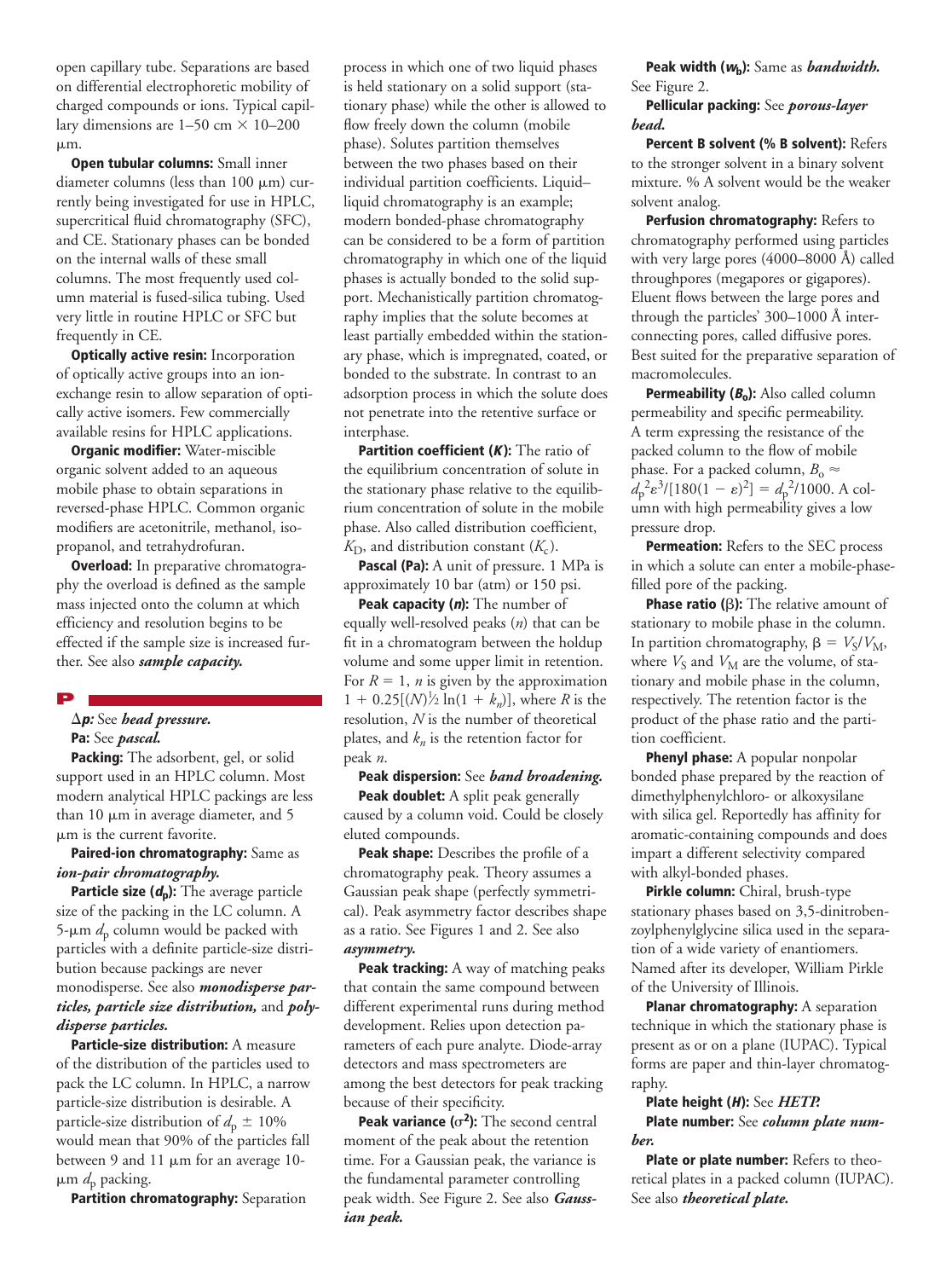**Polyacrylamide gel:** Neutral hydrophilic polymeric packings used in aqueous SEC. Prepared by the copolymerization of acrylamide with *N,N'*-methylenebisacrylamide.

**Polydisperse particles:** Particles that have a substantial range of diameters  $(>10\%)$ .

**Polyethyleneimine:** An anionic polymeric phase used to coat or bond onto silica or a polymeric packing. Most often used for separating proteins and peptides.

**Polymeric packings:** Packings based on polymeric materials, usually in the form of spherical beads. Typical polymers used in LC are polystyrene–divinylbenzene (PS–DVB), polydivinylbenzene, polyacrylamide, polymethylacrylate, polyethylene-

oxide, polydextran, and polysaccharide.

**Polymeric phase:** Refers to a chemically bonded phase in which a polymer species is bonded to silicabased particles.

**Polystyrene–divinylbenzene resin (PS–DVB):** The most common base polymer for ion-exchange chromatography. Ionic groups are incorporated by various chemical reactions. Neutral PS–DVB beads are used in reversed-phase chromatography. Porosity and mechanical stability can be altered by varying the cross-linking through the DVB content.

## **Pore diameter:** Same as *mean pore diameter.*

**Pore size:** The average size of a pore in a porous packing. Its value is expressed in angstroms or in nanometers. The pore size determines whether a molecule can diffuse into and out of the packing. See also *mean pore diameter.*

**Pore volume:** The total volume of the pores in a porous packing, usually expressed in milliliters per gram. More appropriately called the specific pore volume. It is measured by the BET method

of nitrogen adsorption or by mercury-

intrusion porosimetry in which mercury

is pumped into the pores under high pressure.

**Porosity:** For a porous substrate, the ratio of the volume of the pores in a particle to volume occupied by the particle. The pore volume is a measure of the porosity and is expressed in milliliters per gram.

**Porous-layer bead:** A small glass bead coated with a thin layer of stationary phase. The thin layer can be an adsorbent, resin, or a phase chemically bonded onto the adsorbent. These packings were among the first to be used in HPLC. They had  $20-40$  µm particle sizes, which were larger than the microparticulate packings of today, but were easy to pack and provided adequate efficiency. Also called controlled surface-porosity supports and pellicular materials.

**Porous particle:** Refers to column packing particles that possess interconnecting pores of specified diameter and pore volume. For HPLC applications, analysts generally use porous particles with diameters less than 10  $\mu$ m. Larger particles are used in preparative-scale chromatography because of lower cost and higher column permeability.

**Porous polymer:** A packing material, generally spherical, that is based on organic polymers or copolymers. Popular examples include PS–DVB, polyacrylates, polydextrans, polyacrylamides, and polybutadienes.

**Precolumn:** A small column placed between the pump and the injector. It removes particulate matter that may be present in the mobile phase, presaturates the mobile phase with stationary phase or with dissolved substrate to prevent a loss of stationary phase or dissolution of the analytical column, and chemically absorbs substances that might interfere with the separation. Its volume has little effect on isocratic elution but contributes a delay to the gradient in gradient elution.

**Preconcentration:** See *trace enrichment.*

**Preparative chromatography:** Refers to the process of using LC as a technique for the isolation of a sufficient amount of material for other experimental or functional purposes. For pharmaceutical or biotechnological purifications, large columns of several feet in diameter can be used for multiple grams of material. For isolating a few micrograms of valuable natural product an analytical column with a 4.6-mm i.d. can be used. Based on the intended need of the chromatographer, both size of columns are preparative chromatographic approaches.

#### **Pressure (pressure drop) (** $\Delta p$ **):** See *head pressure.*

**Pressure injection:** Pressure-induced injection in CE. Using pressure or vacuum to inject nanoliter-level volumes of sample into a capillary column. Best for narrowbore capillaries that have inner diameters less than  $10 \mu m$ . A version of hydrostatic injection.

**Process-scale chromatography:** Refers to the use of LC at the industrial-scale level outside of laboratories. Generally requires specially designed columns (usually with diameters  $>$  5 cm), recoverable solvents, low-cost packings (larger and irregularshaped particles), and overloaded operating conditions compared with laboratory-scale HPLC.

**Programmed-temperature chromatography:** Varying temperature during a chromatographic run. Seldom used in LC.

#### **PS–DVB:** See *polystyrene–divinylbenzene resin.*

**Pulsating flow:** Flow originating from a reciprocating pump. Normally, the pulses are dampened by a pulse damper, an electronic pressure feedback circuit, or an active damper pump head. Detectors such as electrochemical and refractive index detectors are greatly affected by flow pulsations.

**Q**

**Quaternary methyl amine:** A strong anion-exchange functionality popular in resin-based packings. Usually supplied in chloride form.

**Quaternary mobile phase:** A mobile phase comprising four solvents or buffers.

# **R**

**r:** See *relative retention.*

**Radial compression:** Using radial pressure applied to a flexible wall column to reduce wall effects.

**Radial diffusion–dispersion:** Diffusion– dispersion across the LC column in a radial direction. If the sample is injected into the exact center of a column, it will spread not only in a longitudinal direction as it moves down the column but also radially, which allows the solute to reach the wall region where the eluent velocity is different than in the center of the column.

#### **Re:** See *Reynolds number.*

**Recovery:** The amount of solute or sample that is eluted from a column relative to the amount injected. Excellent recovery is important for good quantitation, prepara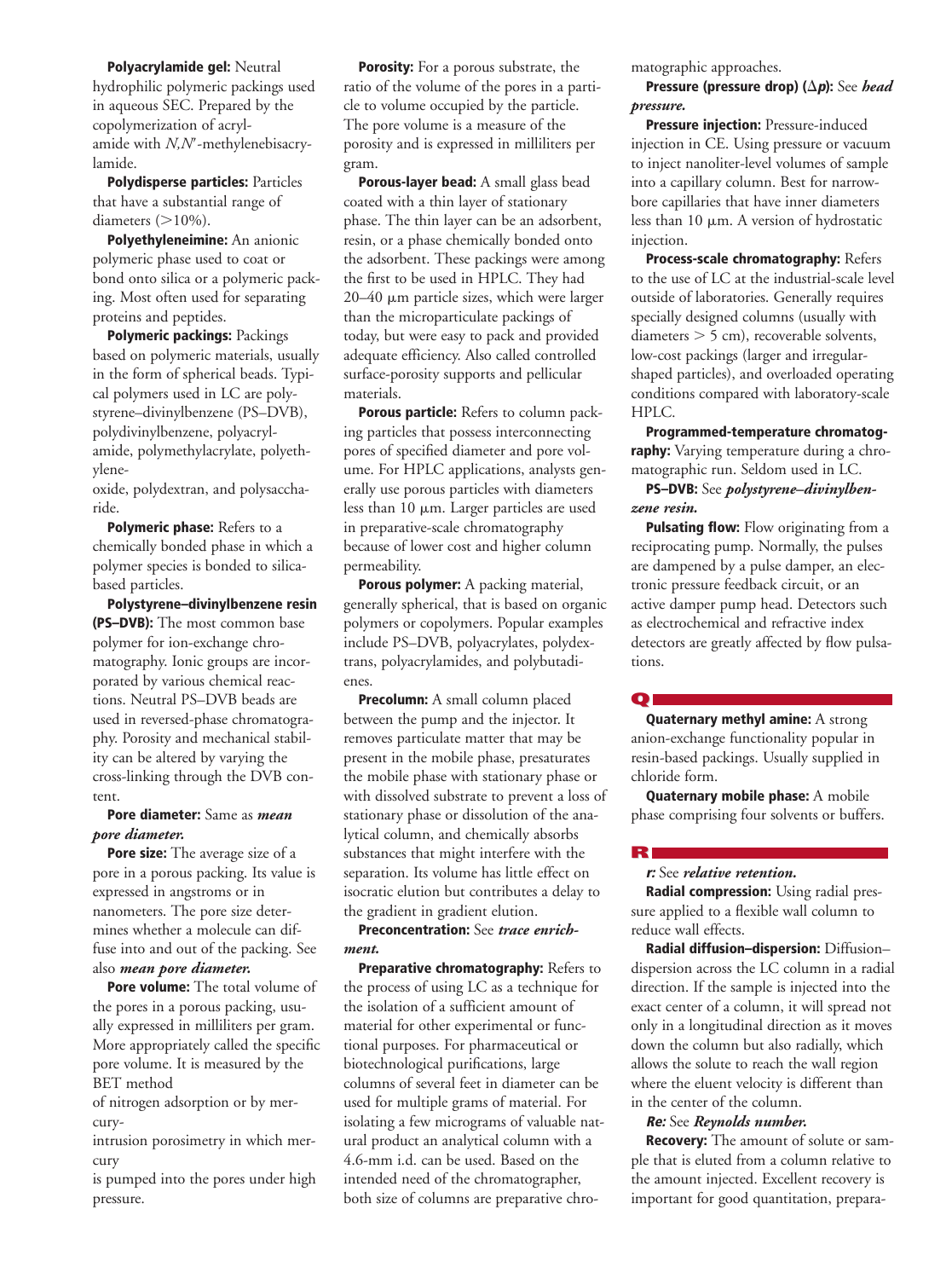tive separations, especially biomolecules, and good peak shape and resolution. Reasons for inadequate recovery can be solute interaction with active sites on the packing, column frits, and column tubing. Compound decomposition during the separation process also can affect recovery.

**Recycling chromatography:** A technique in which the column effluent is recirculated onto the head of the column to take advantage of extended column length. Can be performed on a single column by passing the effluent through the pump again. An alternative technique uses two columns connected by a switching valve where the effluent of one column is directed onto the head of the other column. Very seldom used in HPLC and then only in exclusion chromatography.

**Reduced plate height (h):** Used to compare efficiencies of different columns;  $h =$  $H/d<sub>p</sub>$ , where *H* is the height equivalent to a theoretical plate and  $d_p$  is the particle diameter. An *h* value of 2 or less at the optimum velocity is considered to be a well-packed HPLC column.

**Reduced velocity (v):** Used with the reduced plate height to compare different packed chromatographic columns. It relates the solute diffusion coefficient  $(D_M)$ in the mobile phase to the particle size of the column packing  $(d_p)$ ;  $v = ud_p/D_M$ , where  $u$  is the average interstitial mobilephase linear velocity. See also *Knox equation.*

**Refractive index peak:** A pseudo-peak normally found near the dead volume that results from the refractive index sensitivity of absorbance and other detectors. See also *vacancy peak.*

**Regeneration:** Regenerating the packing in the column to its initial state after a gradient elution. Mobile phase is passed through the column stepwise or in a gradient. The stationary phase is restored or solvated to its initial condition. In ion exchange, regeneration involves replacing ions taken up in the exchange process with the original ions, which occupied the exchange sites. Regeneration also can refer to bringing any column back to its original state; for example, removing impurities with a strong solvent.

**Relative retention (r):** Retention relative to a standard;  $r = t_R'/t_{R(st)}' = k/k_{st}$ , where  $t_{R}$ <sup>'</sup> is the adjusted retention time of the component of interest,  $t_{R(st)}$ <sup>'</sup> is the adjusted retention time of the standard, *k* and  $k_{\rm st}$  are the corresponding retention factors. For two adjacent peaks,  $\alpha$  expresses the relative retention and is called *separation factor* (formerly called selectivity or selectivity factor); calculated as  $\alpha =$  $t_{R2}/t_{R1}$ <sup>'</sup> =  $k_2/k_1$ , where  $t_{R2}$ <sup>'</sup> and  $t_{R1}$ <sup>'</sup> are the adjusted retention times of peaks 2 and 1, respectively, and  $k_2$  and  $k_1$  are the corresponding retention factors.

**Residual silanols:** The silanol (–Si–OH) groups that remain on the surface of a packing after chemically bonding a phase onto its surface. These silanol groups, which may be present in very small pores, may be inaccessible to a reacting bulky organosilane such as octadecydimethylchlorosilane) but may be accessible to small polar compounds. Often they are removed by endcapping with a small organosilane such as trimethylchlorosilane. See also *endcapping.*

**Resin:** A solid polymeric packing used in ion-exchange separations. The most popular resins are PS–DVB copolymers with particle sizes less than  $10 \mu m$ . Ionic functionality is incorporated into the resin.

**Resolution (Rs):** Ability of a column to separate chromatographic peaks;  $R_s \equiv (t_{R2})$  $-$  *t*<sub>R1</sub>)/[( $w_{b1} + w_{b2}$ )/2], where *t*<sub>R2</sub> and *t*<sub>R1</sub> are the retention times of the two peaks and  $w<sub>b</sub>$  is the baseline width of the peaks. It usually is expressed in terms of the separation of two peaks. A value of 1 is considered to be the minimum for a measurable separation to occur and to allow good quantitation. A value of 0.6 is required to discern a valley between two equal-height peaks. A value of 1.5 is considered sufficient for baseline resolution for two peaks of equal height. Values of 1.7 or greater generally are desirable for rugged methods. See Figure 2.

**Resolution equation:** Also called the general resolution equation and the Purnell equation;  $R = 4N^{\frac{1}{2}}[(\alpha - 1)/\alpha][k/(1 + k)],$ where  $N$  is the efficiency,  $\alpha$  is the separation factor, and *k* is the retention factor.

**Retention factor (k):** The period of time that the sample component resides in the stationary phase relative to the time it resides in the mobile phase. It is calculated from the adjusted retention time divided by the holdup time;  $k = (t_R - t_M)/t_M$ , where  $t<sub>R</sub>$  is retention time for the sample peak and  $t_M$  is the retention time for an unretained peak. (Formerly, *k'* was used, and it was called the capacity factor or the capacity ratio.)

**Retention time**  $(t_R)$ **:** Also called the total retention time. The time between injection and the appearance of the peak maximum.

The total retention volume  $(V_R)$  is determined by multiplying the retention time by the flow rate. The adjusted retention time  $(t<sub>R</sub>)$  adjusts for the column void volume;  $t_{\rm R}$ <sup>'</sup> =  $t_{\rm R}$  -  $t_{\rm M}$ . It usually is measured from the point of injection to the apex of the peak, but it should be measured to the center of gravity of the peak for asymmetric peaks.

**Retention volume (** $V_R$ **):** The volume of mobile phase required to elute a substance from the column;  $V_R = F t_R$  or  $V_R =$  $V_M + K_D V_S$ , where  $V_M$  is the void volume,  $K<sub>D</sub>$  is the distribution coefficient, and  $V<sub>S</sub>$  is the stationary-phase volume. See also *retention time.*

**Reversed-phase chromatography:** The most frequently used mode in HPLC. Uses low-polarity packings such as octadecyl- or octylsilane phases bonded to silica or neutral polymeric beads. The mobile phase usually is water or water-miscible organic solvents such as methanol or acetonitrile. Elution usually occurs based on the relative hydrophobicity or lipophilicity of the solutes. The more hydrophobic, the stronger the retention. The greater the water solubility of the analyte, the less it is retained. The technique has many variations in which various mobile-phase additives impart a different selectivity. For example, adding a buffer and a tetraalkylammonium salt to an anion analysis would allow ion-pairing to occur and generate separations that rival those of ion-exchange chromatography. More than 90% of HPLC analysts use reversed-phase chromatography.

**Reynolds number (Re):** The ratio of viscous to inertial energy of the moving fluid. A measurement of flow in a smooth unpacked pipe;  $Re = ud/(\eta/\rho)$ , where *u* is the average velocity (in centimenters per second),  $d$  is the pipe diameter,  $\eta$  is the viscosity (in grams per centimeter seconds), and  $\rho$  is the density (in grams per cubic centimeters). At low *Re*, viscous friction dominates and controls fluid motion, making it slow and steady. In an unpacked tube, flow becomes fully turbulent when *Re* exceeds 4200. In a packed bed, *u* is replaced with the average interstitial velocity and *d* with the average particle diameter. Flow becomes turbulent in a packed bed at *Re* values greater than approximately 10 but is not fully turbulent until *Re* exceeds 100–200.

#### **<sup>R</sup>s:** See *resolution.*

**Running buffer:** The buffer system used to provide a conducting medium, which fills the capillary, and to participate in the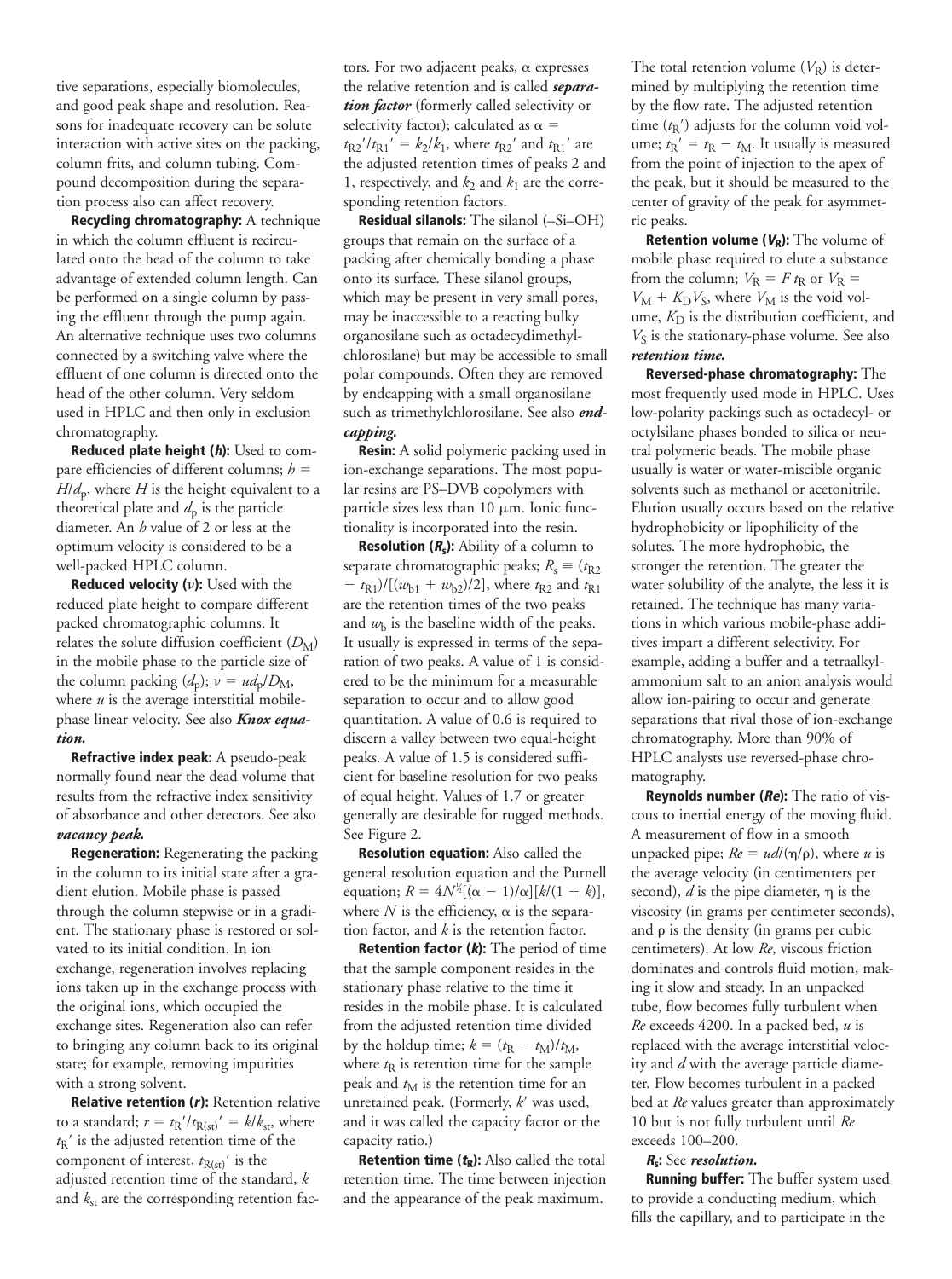electrophoretic process.

#### **S**

**S:** The solvent-strength parameter in reversed-phase chromatography. The solute-dependent slope of a plot of log10 *k* versus volume fraction of organic modifier. *S* varies with modifier type, stationary phase, and temperature.

## s**2:** See *peak variance.*

**Salting-out effect:** Using a highconcentration salt buffer in the mobile phase to cause a low-polarity analyte to have a decreased solubility in water and therefore precipitate or come out of solution. Most often used for the hydrophobic interaction chromatography of proteins when proteins are precipitated first at high salt concentrations and then eluted by gradual dilution using reversed-gradient elution.

**Sample capacity:** Refers to the amount of sample that can be injected onto an LC column without overloading. Often expressed as grams of sample per gram of packing. Overloading is defined as the sample mass injected when the column efficiency decreases by 10% from its normal value; sometimes called sample loading.

**Sample stacking:** The sample solution is introduced at a low ionic strength — in pure water, dilute buffer, or organic solvent or mixtures of these compounds — and sandwiched between two portions of the buffer used in the CE separation. Because of the low ionic strength when a high voltage is applied to a capillary, sample ions move rapidly until they reach the CE buffer in which they slow down due to the lower field strength and thereby become concentrated and focused. Used for concentration sensitivity enhancement.

## **Saturator column:** See *precolumn.* **SEC:** See *size-exclusion chromatography* and *steric exclusion chromatography.*

**Sedimentation:** A technique used for the sizing of resins for ion-exchange chromatography. A broad distribution of beads are placed in a solvent, often water, in a container that is affixed to a stationary surface. Based on particle size and particle density, the beads will settle at different velocities into a gradient of sizes, and the fraction of interest is removed. Workers can obtain very narrow cuts of particle size by sedimentation.

**Selectivity or selectivity factor (**a**):** Old term replaced by the *separation factor.* Sometimes called relative retention.

**Selectivity coefficient (kA/B):** In ionexchange chromatography, the equilibrium coefficient obtained by applying the law of mass action to an ion exchanger and characterizing the ability of an ion exchanger to select two ions present in the same solution using electroosmotic flow. For example, the exchange of Na<sup>+</sup> for H<sup>+</sup>  $k_{\text{Na/H}}$  =  $([Na]_S[H]_M)/([Na]_M[H]_S).$ 

**Semipreparative chromatography:** Refers to preparative LC performed on analytical (4–5 mm i.d.) or slightly larger (6–10 mm i.d.) columns. Normal injection size would be milligram- to low-gramsize samples.

**Separation factor (**a**):** A thermodynamic factor that is a measure of relative retention of two substances. Formerly called selectivity or selectivity factor. The relative retention;  $\alpha = t_{R2}/t_{R1} = k_2/k_1$ , where  $t_{\rm R2}^{\phantom i\phantom i}$  and  $t_{\rm R1}^{\phantom i\phantom i\phantom i}$  are the adjusted retention times of peaks 2 and 1, respectively, and  $k_2$  and  $k_1$  are the corresponding retention factors.

**Separation impedance (<sup>E</sup> ):** A figure of merit developed by John Knox to compare the efficiency of two chromatographic systems that normalize for both analysis time and pressure drop;  $E = t_R \Delta p / N^2 \nu (1 + k)$ , where  $t<sub>R</sub>$  is the retention time,  $\Delta p$  is the pressure drop,  $N$  is the efficiency,  $\nu$  is the reduced velocity, and *k* the retention factor. The lower the value of *E*, the better the system.

#### **SFC:** See *supercritical fluid chromatography.*

**Silanol:** The Si-OH group found on the surface of silica gel. Silanols vary in strength depending upon their location, relationship to each other, and the metal content of the silica. The strongest silanols are acidic and often lead to undesirable interactions with basic compounds during chromatography.

**Silanophile:** A compound that has high affinity for active or acidic silanol groups on a silica surface. Usually a strongly basic amine.

**Silica gel:** The most widely used HPLC packing. It has an amorphous structure, is porous, and is composed of siloxane and silanol groups. It is used in all modes of LC as a bare packing for adsorption, as the support for liquid–liquid chromatography or for chemically bonded phases, and as an SEC packing with various pore sizes. Microparticulate silicas of 3-, 5-, and 10 mm average particle diameter are used in HPLC. Compared with irregular silicas, spherical silicas are preferred in modern

analytical HPLC columns because of their packing reproducibility and lower pressure drops. Sometimes called silica.

**Siloxane:** The Si–O–Si bond. A principal bond found in silica gel or a silylated compound or bonded phase. Stable, except at high pH values. Has little effect on the HPLC separation.

**Silylation:** The reaction process of an organochloro- or organoalkoxysilane with a compound that contains an reactive group. In LC, it refers to the process of derivatizing the solute before chromatography to make it detectable or to prevent unwanted stationary-phase interactions. It also can refer to the process of adding a chemically bonded phase to a solid support or deactivating the packing to reduce surface activity.

**Simulated moving bed:** A chromatographic system involving a series of columns and valves set up to simulate the countercurrent movement of the mobile and stationary phases and enable the continuous removal of product and reapplication of sample. A complex form of recycle chromatography used in preparative-scale chromatography.

# **Size-exclusion chromatography (SEC):** Same as *steric exclusion chromatography.*

**Slurry packing:** The technique most often used to pack HPLC columns with microparticles. The packing is suspended in a slurry of approximately 10% (w/v) and rapidly pumped into the empty column using special high-pressure pumps.

**Snyder**  $\varepsilon$ <sup>o</sup>: Solvent-strength parameter in adsorption chromatography. The energy of solvent adsorption per unit surface area occupied by the solvent.

**Soap chromatography:** The earlier name for ion-pair chromatography. Longchain soaps or detergents were used as the mobile-phase additives.

**Sol gel:** Silica gel formed by the aggregation of silica sol. Generates Type B silica gel with lower surface acidity, lower trace metal, lower surface area and porosity, and greater high-pH stability than older Type A silica gels.

**Solid-phase extraction (SPE):** A technique for sample preparation using a 20–40  $\mu$ m  $d_p$  solid-phase packing contained in a small plastic cartridge, disk, or in the wells of a 96-well flowthrough plate. The solid stationary phases used are identical to HPLC packings. Although related to chromatography, the principle of SPE is different and is sometimes called digital chromatography. The process as most often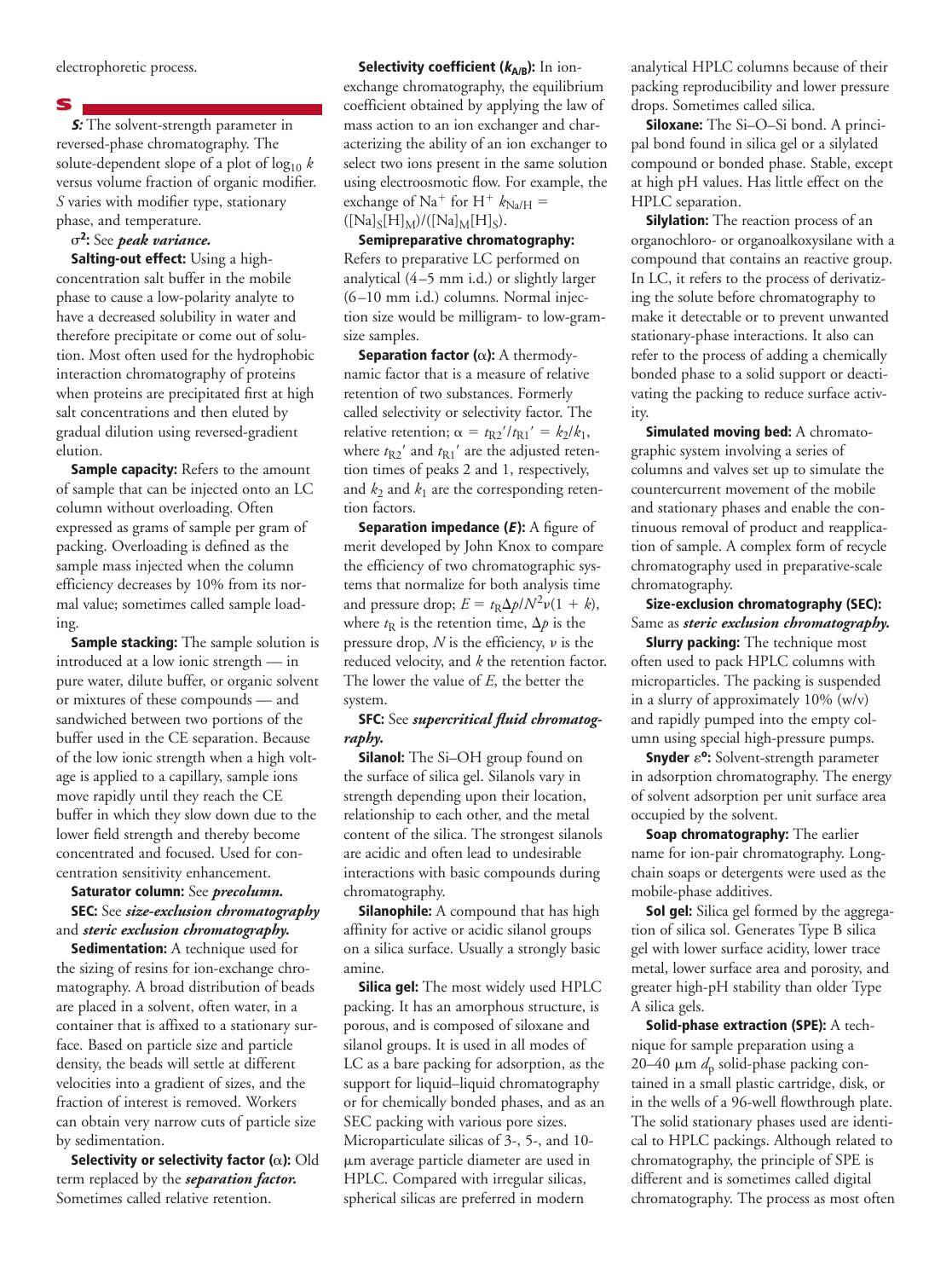practiced requires four steps: conditioning the sorbent, adding the sample, washing away the impurities, and eluting the sample in as small a volume as possible with a strong solvent.

#### **Solid support:** Same as *support.*

**Solute:** The dissolved component of a mixture that is to be separated in the chromatographic column. See also *analyte* and *eluite.*

**Solvent:** The liquid used to dissolve a sample for injection into an HPLC column or CE capillary. Sometimes refers to the mobile phase used. See also *eluent.*

**Solvent demixing: Occurs when two** solvents with very different strengths — A is the weak solvent, and B is the strong solvent — are used with unmodified silica or alumina. The strong solvent (B) will be adsorbed preferentially by the active surface of the stationary phase until it is saturated; until this occurs, the weak solvent (A) will be enriched or demixed as it travels down the column. Eventually, when the entire column is saturated with solvent B, this solvent will be eluted, mixed with solvent A at the initial strength, and sample components will be eluted with the sudden change in solvent strength.

**Solvent selectivity:** Ability of a solvent to influence selectivity. For example, a change in solvent strength from 5% to 10% solvent B or a change from methanol to acetonitrile as the reversed-phase organic modifier will affect band spacing.

**Solvent-selectivity triangle:** A useful guide for choosing among different solvents for changing band spacing. Solvent selectivity is dependent on dipole moment, acidity, and basicity of the solvent molecule. See reference 4 for details.

**Solvent strength:** Refers to the ability of a solvent to elute a particular solute or compound from a column. Snyder described this quality for linear elution adsorption chromatography (liquid–solid chromatography) on alumina and quantitatively rated solvents in an eluotropic series. Less-extensive data are available for silica and carbon adsorbents. See also *Sny* $der ε<sup>o</sup>$ .

**Sorb:** The process of being retained by a stationary phase when the retention mechanism — adsorption, absorption, or partitioning — is unclear.

**Sorbent:** Refers to a packing used in LC. Common sorbents are polymers, silica gel, alumina, titania, zirconia, and chemically modified materials.

**SPE:** See *solid-phase extraction.*

**Specific surface area:** The surface area of an LC packing based on measurement by an accepted technique such as the BET method using nitrogen adsorption.

**Spherical packing:** Refers to spherical, solid packing materials. In analytical HPLC, spherical packings generally are preferred over irregular particles, but irregular particles often are used in preparative work because of their lower cost.

**Stagnant mobile phase:** The fraction of the mobile phase contained within the pores of the particle.

**Stationary phase:** The chromatographically retentive immobile phase involved in the chromatographic process. The stationary phase in LC can be a solid, a bonded, an immobilized or a coated phase on a solid support or a wall-coated phase. The stationary phase often characterizes the LC mode. For example, silica gel is used in adsorption chromatography and octadecylsilane bonded phase is used in reversedphase chromatography.

**Stationary zone:** To be distinguished from the stationary phase. The stationary zone includes the stagnant mobile phase and the chromatographically active stationary phase.

**Stepwise elution:** Using eluents of different compositions during a chromatographic run. These eluents are added in a stepwise manner with a pump or a selector valve. Gradient elution is the continuous version of changing solvent composition.

**Steric exclusion chromatography:** A major mode of LC in which samples are separated by virtue of their size in solution. Also known as *size-exclusion chromatography, gel-permeation chromatography, gel-filtration chromatography,* and gel chromatography. Steric exclusion chromatography is used most often for polymer separation and characterization.

**Sterically protected bonded phase:** Bonded phase that has sterically protecting bulky functional groups such as isopropyl and isobutyl surrounding a siloxane covalent surface bond. Prevents attacks on siloxane bond, catalyzed hydrolysis, and loss of bonded phase at pH levels less than 3.

# **Straight-phase chromatography:** Same as *normal-phase chromatography.*

**Strong anion exchanger:** Anionexchange packing with strongly basic ionogenic groups such as tetraalkylammonium groups.

**Strong cation exchanger: Cation**exchange packing with strongly acidic ionogenic groups such as sulfonate groups.

**Sulfonyl cation exchanger:** A strong cation-exchange functionality found in resin-based packings, usually propyl-SO3H. May come in cationic forms such as sodium, ammonium, silver, and calcium.

**Supercritical fluid chromatography (SFC):** A technique that uses a supercritical fluid as the mobile phase. The technique has been applied to the separation of substances that cannot be handled effectively by LC (because of detection problems) or GC (because of the lack of volatility). Examples include separations of triglycerides, hydrocarbons, and fatty acids. GC detectors and HPLC pumps have been used together in SFC.

**Superficial velocity (us):** The hypothetical velocity that a mobile phase would have if the same column were operated unpacked but with the same flow rate;  $u_s = F/A_c$ , where *F* is the flow rate and  $A_c$ is the cross-sectional area of the tube.

# **Superficially porous packing:** Same as *porous-layer bead.*

**Support:** Refers to solid particles. A support can be naked, coated, or have a chemically bonded phase in HPLC. Normally the solid support doesn't contribute to the chromatographic process.

**Suppressor column:** Refers to the column placed after the ion-exchange column. Its purpose is to remove or suppress the ionization of buffer ions so that sample ions can be observed in a weakly conducting background with a conductivity detector. Sometimes membrane suppressors are used rather than a column.

**Surface area:** Refers to the total area of the solid surface in an adsorbent as determined by an accepted measurement technique such as the BET method, which uses nitrogen adsorption. The surface area of a typical porous adsorbent such as silica gel can vary from less than 100 to 600 m<sup>2</sup>/g.

**Surface coverage:** Usually refers to the mass of stationary phase per unit area bonded to an LC support. Often expressed in micromoles per square meter of surface. Sometimes the percentage of carbon is given as an indicator of surface coverage.

**Swelling–shrinking:** Process in which resins and gels increase or decrease their volume because of their solvent environment. Swelling is dependent upon the degree of cross-linking; low-cross-linking resins will swell and shrink more than highly cross-linked resins. If swelling occurs in a packed column blockage,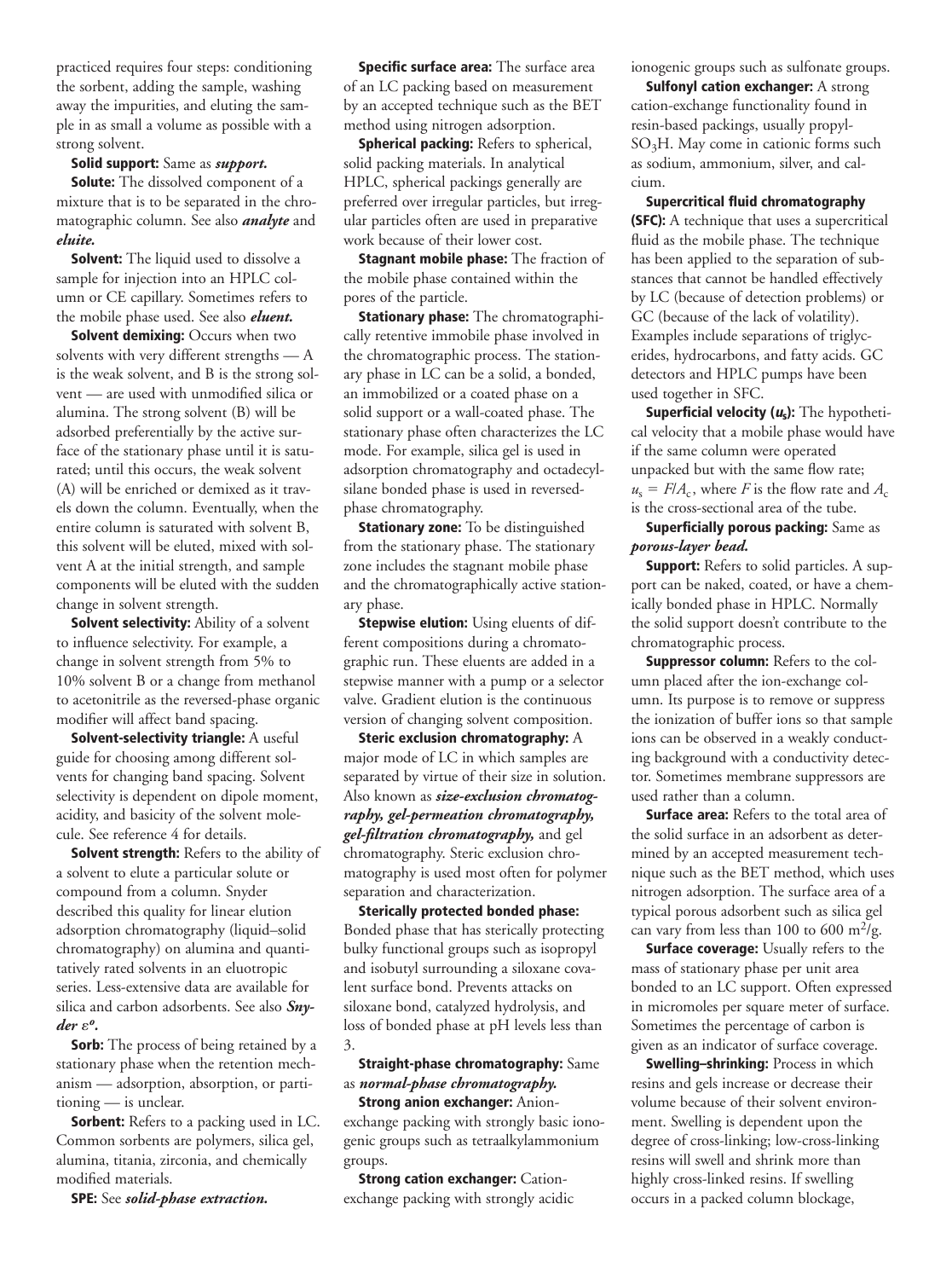increased back pressure can occur, and column efficiency can be affected.

**T**

**Tailing:** The phenomenon in which a normal Gaussian peak has an asymmetry factor greater than 1. The peak will have an extended trailing edge. Tailing is caused by packing sites that have both a strongerthan-normal retention for the solute and slower desorption kinetics. A typical example of a tailing phenomenon would be the strong adsorption of amines on the residual silanol groups of a low-coverage reversedphase packing at intermediate pH values. Tailing also can result from injecting an excessive mass or sample, badly packed columns, excessive extracolumn volume, poor fittings, excessive detector volume, and slow detector response. See Figure 1.

**Tailing factor:** *U.S. Pharmacopeia* measure of peak asymmetry defined as the ratio of the peak width at 5% of the apex to twofold the distance from the apex to the 5% height on the short time side of the peak. Greater than unity for tailed peaks. See also *asymmetry factor.*

**Temperature programming:** Changing column temperature as a function of time during the separation. Rarely used in HPLC; if so, usually in a stepwise manner.

**Ternary mobile phase:** Mobile phase that is a mixture of three solvents or buffers.

**Theoretical plate (N):** A concept described by Martin and Synge. Relates chromatographic separation to the theory of distillation. Length of column relating to this concept is called height equivalent to a theoretical plate. See also *HETP.* Plates are calculated as  $N = 16(V_R/w_b)^2 =$ 16  $(t_R/w_b)^2$ , where  $V_R$  is the retention volume,  $w<sub>b</sub>$  is the width at the peak base, and *t*<sup>R</sup> is the retention time. See also **N.**

**Thermally tuned tandem column chromatography:** A form of LC in which two columns with distinctly different selectivities are placed in tandem and operated at two temperatures to optimize the resolution or analysis speed. Both columns use a common eluent, and the entire sample passes through both columns and is detected with a single detector. It is not a two-dimensional technique because each sample component provides only one peak.

**Titania:** An uncommon adsorbent used in adsorption chromatography.

**<sup>t</sup>m:** See *migration time.*

**<sup>t</sup>M:** Holdup time.

**Tortuosity or tortuosity factor:** A

packed-column property that controls the inhibition of longitudinal diffusion of the solute as it diffuses along the column axis. The B term in the van Deemter equation is proportional to the tortuosity. See also *B term,* g*,* and *molecular diffusion term.*

**Total mobile-phase volume (Vt):** The total volume of mobile phase in an SEC column. Also known as totally included volume. Same as **V***M.*

**Total permeation volume (Vp):** The retention volume of an SEC packing in which all molecules smaller than the smallest pore will be eluted. In other words, all molecules totally permeate all of the pores at  $V_p$  and are eluted as a single peak. Same as  $V_M$ .

**Total porosity**  $(\varepsilon_{\mathsf{T}})$ **: Ratio of the total** volume of mobile phase in the column to the total column volume;  $\varepsilon = V_M/V_c = \varepsilon_e$ +  $\varepsilon$ <sub>i</sub>(1 –  $\varepsilon$ <sub>e</sub>); where  $V_M$  is the mobilephase volume,  $V_c$  is the column volume,  $\varepsilon_e$ is the interstitial porosity, and  $\varepsilon_i$  is the intraparticle porosity.

**Totally porous packing:** The stationary phase is a porous matrix, and solutes penetrate the porous matrix to interact with the stationary phase.

**<sup>t</sup>R:** See *retention time.*

**<sup>t</sup>R**9**:** See *adjusted retention time* and *retention time.*

**Trace enrichment:** Technique in which trace amounts of compounds are retained on an HPLC or precolumn packing out of a weak mobile phase or solution and then are eluted by adding a stronger mobile phase in a concentrated form. The technique has been applied most successfully in the concentration of trace amounts of hydrophobic compounds such as polynuclear aromatic hydrocarbons from water using a reversed-phase packing. A strong solvent such as acetonitrile will elute the enriched compounds.

**Trailing electrolyte:** The strong electrolyte that contains the ion with the lowest mobility of any sample component ions in isotachophoresis.

**Transient isotachophoresis:** Separations in the zone electrophoresis mode performed by placing the capillary inlet in the leading electrolyte. When the leading electrolyte catches up with the sample zone, the gradient will be lost and CE separation will begin. The migration mode gradually changes from isotachophoresis to CE.

**Triethylamine:** A very common additive used to block silanol groups in reversedphase chromatography when separating basic analytes.

**Trifluoroacetic acid:** A very common additive in reversed-phase chromatography for peptides and proteins.

**Tryptic digestion:** A method for selectively and reproducibly dissecting peptide chains of proteins to yield a characteristic pattern of smaller units that enables analysis of the parent protein by gradient elution reversed-phase LC.

**Turbulence:** The state in which fluid velocity fluctuates randomly at a point. See also *Reynolds number* and *turbulent flow.*

**Turbulent flow:** A form of fluid motion in which the flow ceases to be smooth and steady and becomes chaotic and fluctuates with time. It is characterized by a pressure drop significantly higher than what would be extrapolated from the laminar region to achieve the same volumetric flow rate.

**Turbulent flow chromatography:** Chromatography performed at very high linear velocities with large particles under conditions using high Reynolds numbers. At these conditions, the  $H$  versus  $\nu$  curves show a decrease in  $H$  as  $\nu$  increases. See Figure 2.

#### **<sup>t</sup>w:** See *bandwidth.* **Two-dimensional chromatography:**

A procedure in which part or all of the separated sample components are subjected to additional separation steps. It can be performed by conducting a particular fraction eluted from the first column into a second column or system that has a different separation characteristic. It includes techniques such as two-dimensional TLC using two eluent systems in which the second eluent is applied after rotating the plate through 90°. It also includes LC followed by GC and one LC mode followed by a different mode such as reversed-phase chromatography followed by SEC. See also *multidimensional chromatography.*

**Type A silica:** Silica gel formed by gelling soluble silicates. Generally has higher acidity, higher surface area and porosity, more trace metals, and poorer high-pH stability than Type B silicas.

**Type B silica:** See *sol gel.* **<sup>t</sup>0:** See *void time.*

**U**

**u:** See *linear velocity* and *velocity.* **<sup>u</sup>e:** See *interstitial velocity.* **u<sub>M</sub>: See** *mobile-phase velocity***. <sup>u</sup>s:** See *superficial velocity.* **uz:** See *zone velocity.*